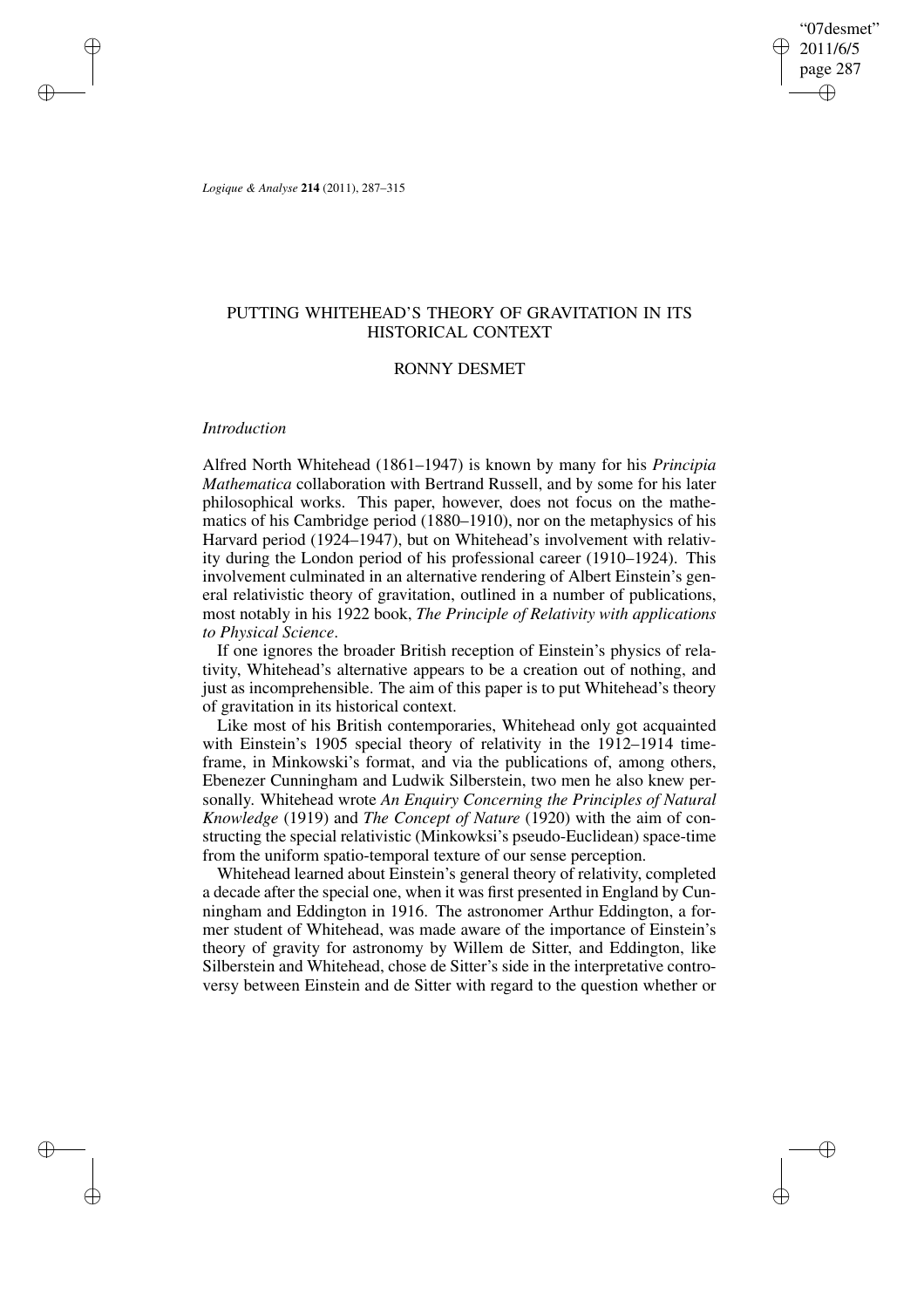"07desmet" 2011/6/5 page 288 ✐ ✐

✐

✐

#### 288 RONNY DESMET

not the cosmic structure of space-time is dependent on the cosmic distribution of matter — Einstein, inspired by Ernst Mach, thought it was; de Sitter held the opposite view.

Whitehead did not only share de Sitter's view, he took an additional step: according to him, space-time is not only uniform and matter-independent instead of variably curved and matter-dependent at the *cosmic* scale, but at *any* scale; moreover, space-time has to be identified with Minkowski's spacetime, for that is the one that turns out to be constructible from the texture of our sense perception. Hence, Whitehead wrote *The Principle of Relativity with Applications to Physical Science* (1922) with the aim of reformulating Einstein's theory of gravity in such a way that gravity would no longer be identified with the allegedly variably curved space-time, but with a physical interaction (Whitehead's gravitational impetus) that can be defined against the uniform background of Minkowski's space-time.

Actually, the latter implied a return to Minkowksi's (unsuccessful) attempts to formulate a special relativistic law of gravitation. Inspired by Minkowski's 1908 vision that the gravitational interaction between masses is analogous to the electromagnetic interaction between charges, and that it can also be described in terms of retarded potentials and of the principle of least action; inspired by Cunningham's elegant, special relativistic 1914 expression of such potentials in the electromagnetic case; and inspired by Silberstein's earlier (and unsuccessful) 1918 attempt to undo Einstein's identification of gravitation and space-time; Whitehead reached his aim in the 1920–1922 timeframe.

Whitehead's special relativistic reformulation of Einstein's general relativistic theory of gravitation is quite close to Einstein's 1915–1916 original with regard to mathematical formulae and empirical tests. Only highly sophisticated contemporary tests (such as the ones highlighted by Gary Gibbons and Clifford Will<sup>1</sup>) reveal that the two theories are not empirically equivalent, and justify physicists to favor Einstein's theory with regard to experimental success. However, Whitehead's 1920–1922 alternative came out of season for the physicist, and hence, it never played a significant role in the history of physics. Allowing for a common sense interpretation, its importance is mainly philosophical, but the philosophical interpretation of Whitehead's theory is not included in the scope of the present paper.

 $^{1}$  Cf. Gibbons & Will 2008.

✐

✐

✐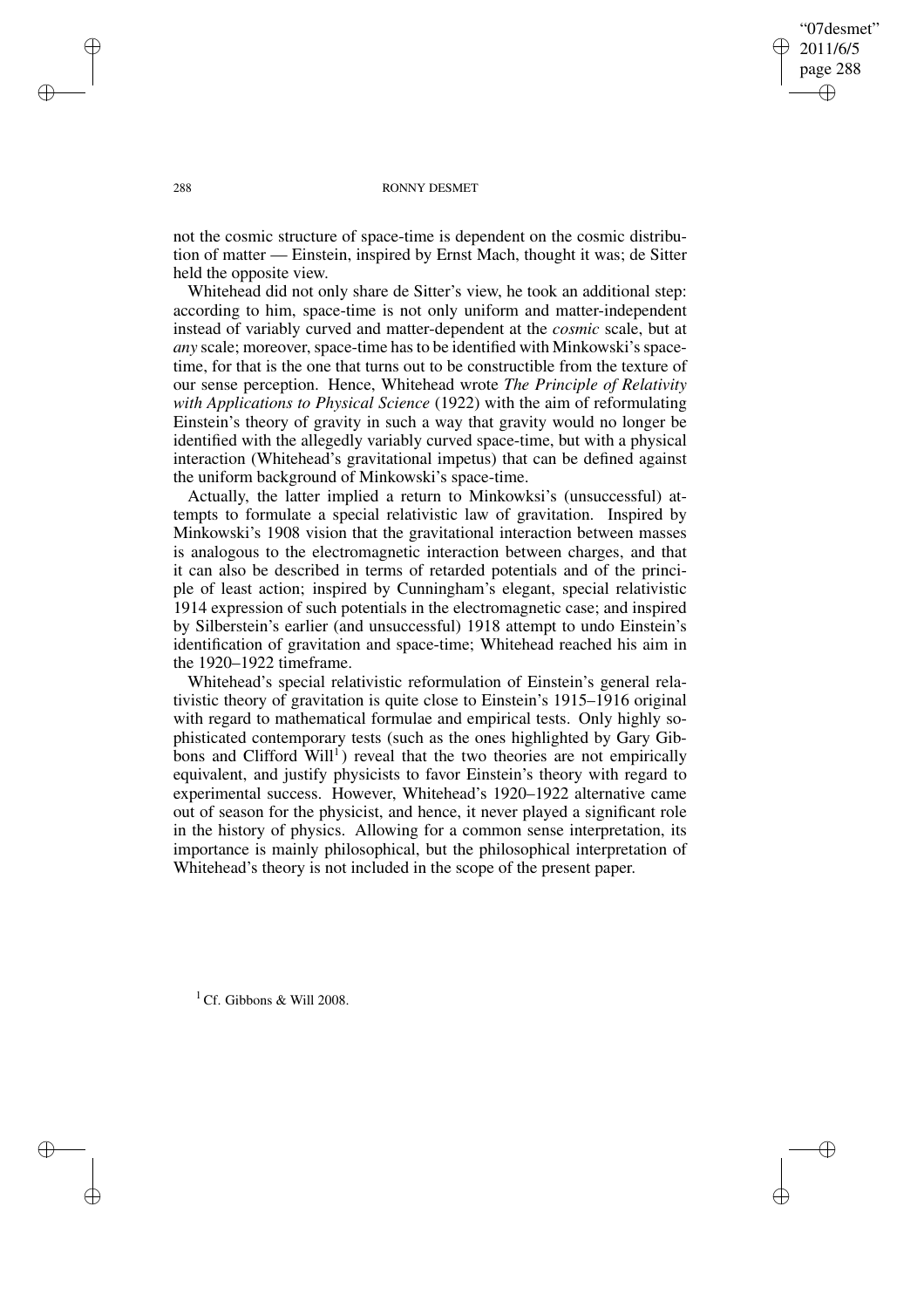### *Why Whitehead was interested in special relativity*

✐

✐

✐

✐

The following publications are representative for the British knowledge about Einstein's special theory of relativity in the decade after its conception:<sup>2</sup>

- Edwin Bidwell Wilson & Gilbert Newton Lewis's 1912 memoir "The Space-Time Manifold of Relativity,"
- Ludwik Silberstein's 1914 monograph, *The Theory of Relativity*, and
- Ebenezer Cunningham's 1914 and 1915 books, *The Principle of Relativity* and *Relativity and the Electron Theory*.

Linking Whitehead with the Wilson & Lewis 1912 memoir, and with Silberstein's 1914 monograph, is straightforward. Indeed, in 1919, Whitehead wrote: "In connection with the theory of relativity I have received suggestive stimulus from Dr L. Silberstein's *Theory of Relativity*, and from an important Memoir ('The Space-Time Manifold of Relativity,' *Proc. of the Amer. Acad. of Arts and Sciences*, vol. XLVIII, 1912) by Profs. E.B. Wilson and G.N. Lewis." (*PNK* vii) However, in order to understand *why* the coauthor of *Principia Mathematica* took interest in these writings, as well as in Cunningham's writings, it is important to stress three biographical facts on Whitehead.

*First*, we should avoid the mistake of reducing Whitehead to a pure mathematician,<sup>3</sup> but take into account Russell's remark that "Clerk Maxwell's great book on electricity and magnetism [was] the subject of Whitehead's Fellowship dissertation," and that "on this ground, Whitehead was always regarded at Cambridge as an applied, rather than a pure, mathematician." (Russell 1959: 33) In fact, looking at Whitehead's Cambridge training, we can notice a remarkable similarity with his near contemporaries J.H. Poynting, J.J. Thomson, and Joseph Larmor — three major proponents of the second generation of British Maxwellians. Poynting, Thomson, Larmor, and Whitehead can be qualified as similar Cambridge products.<sup>4</sup> Poynting did his Cambridge Mathematical Tripos exam in 1876, Thomson and Larmor in 1880, and Whitehead in 1883; all four were coached by Edward Routh,

<sup>2</sup> Cf. Eddington 1918: vi–vii and Henry Brose's Translator's Note in Freundlich 1920: vii.

3 For example, in *Mathematical visions: The pursuit of geometry in Victorian England*, Joan Richards pictures Whitehead in the early 1900s as moving wholeheartedly into the development of formal or pure mathematics, and away from the descriptive or applied mathematics tradition of Victorian England. Cf. Richards 1988:229 & 241–244.

<sup>4</sup> Cf. Warwick 2003: 333–398 and Lowe 1985: 92–109.

"07desmet" 2011/6/5 page 289

✐

✐

✐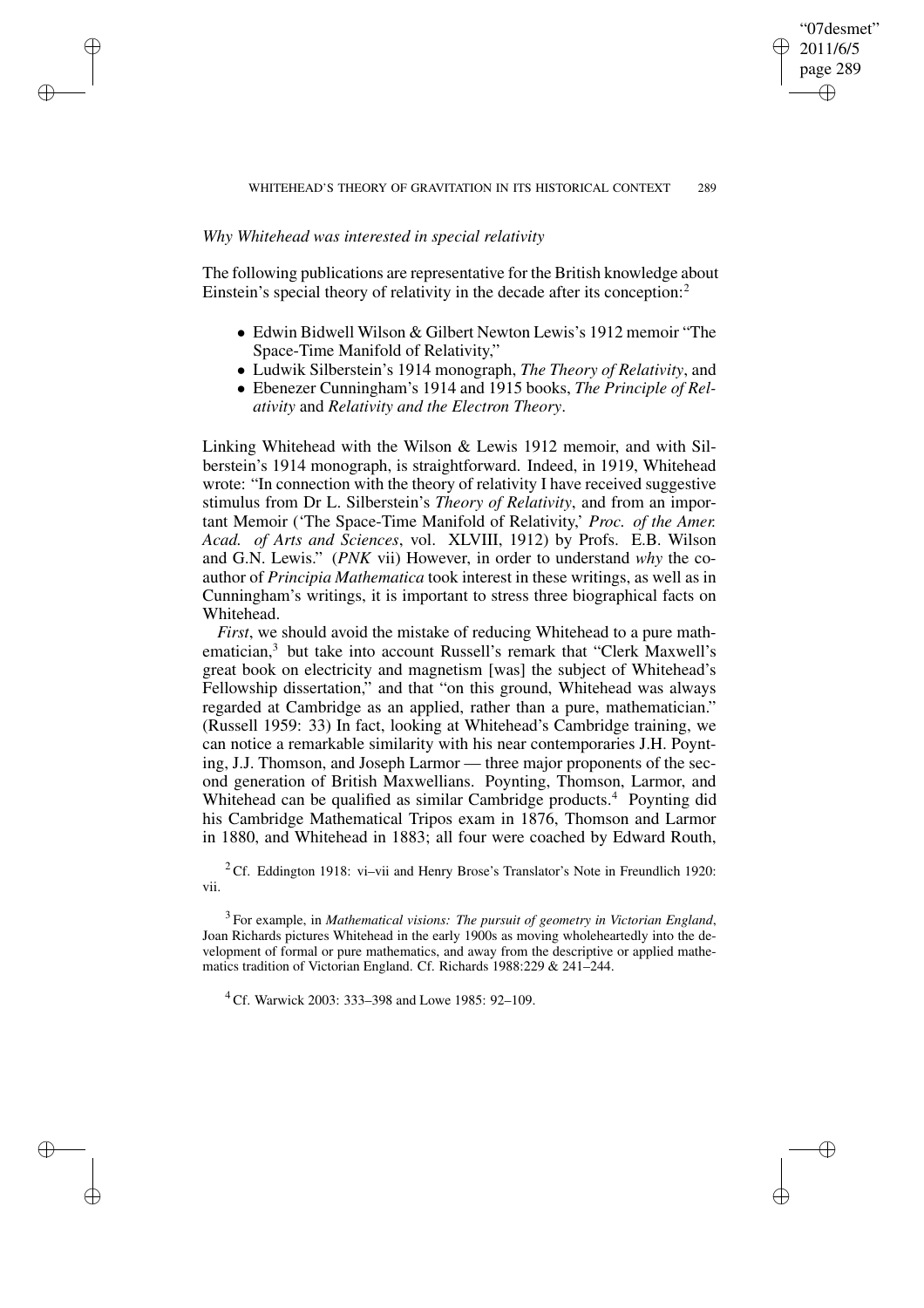"07desmet" 2011/6/5 page 290 ✐ ✐

✐

✐

#### 290 RONNY DESMET

who excelled during the Tripos examination of 1854, and beat Maxwell into second place; and all four attended the intercollegiate courses on Maxwell's 1873 *Treatise on Electricity and Magnetism*, given by Maxwell'sfriend W.D. Niven. Being slightly younger, Whitehead also attended Thomson's lectures on electromagnetism. As is manifest in his writings, Whitehead developed a life-long interest in Maxwell's theory of electromagnetism, Poynting's theorem on the energy flow of an the electromagnetic field, and Thomson and Larmor's electronic theory of matter. In line with Hermann Minkowski's electromagnetic worldview, Wilson and Lewis in 1912, Silberstein in 1914, and Cunningham in 1914 and 1915, presented Einstein's special theory of relativity primarily as a contribution to electromagnetism, and more specifically, as a contribution to the electronic theory of matter. This constitutes a first explanation of why Whitehead took interest in them.

*Secondly*, we should avoid the mistake of reducing Whitehead's mathematical research to the *Principia Mathematica* project, and his philosophy of mathematics to Russell's logicism. Prior to his collaboration with Russell, Whitehead's mathematical research had already given birth to his 1898 *Treatise on Universal Algebra with Applications* — a publication that led to Whitehead's election as a Fellow of the Royal Society.<sup>5</sup> In Book VII of his *Universal Algebra*, Whitehead forged a vector calculus from Hermann Grassmann's algebra of extensions, applicable in various branches of physics, especially hydrodynamics and electrodynamics. This was an important first step in Whitehead's career to make the philosophical dream of applied mathematics come true, "that in the future these applications will unify themselves into a mathematical theory of a hypothetical substructure of the universe, uniform under all the diverse phenomena." (*ESP* 285) Whitehead was well aware of the similar approach by Josiah Willard Gibbs at Yale University. <sup>6</sup> Gibbs forged a three-dimensional vector calculus from William Rowan Hamilton's algebra of quaternions, and one might say that it belonged to Whitehead's core business to pay attention to the further development of both Grassmannian and Hamiltonian vector calculus. In line with Minkowski's formal developments, Wilson and Lewis in 1912, Silberstein in 1914, and Cunningham in 1914 and 1915, each presented a tailor-made fourdimensional vector calculus to deal with special relativity. This constitutes a second explanation of Whitehead's interest in them.

*Thirdly*, we should avoid the mistake of reducing the *Principia Mathematica* project to the three volumes that have been published. Early on in their

 $5$  Cf. Lowe 1966:137. That Whitehead was an FRS explains his presence at the famous meeting of the Royal Society and the Royal Astronomical Society on November 6<sup>th</sup>, 1919, a meeting that will be delt with in the remainder of this paper.

<sup>6</sup> Cf. *UA* 573.

✐

✐

✐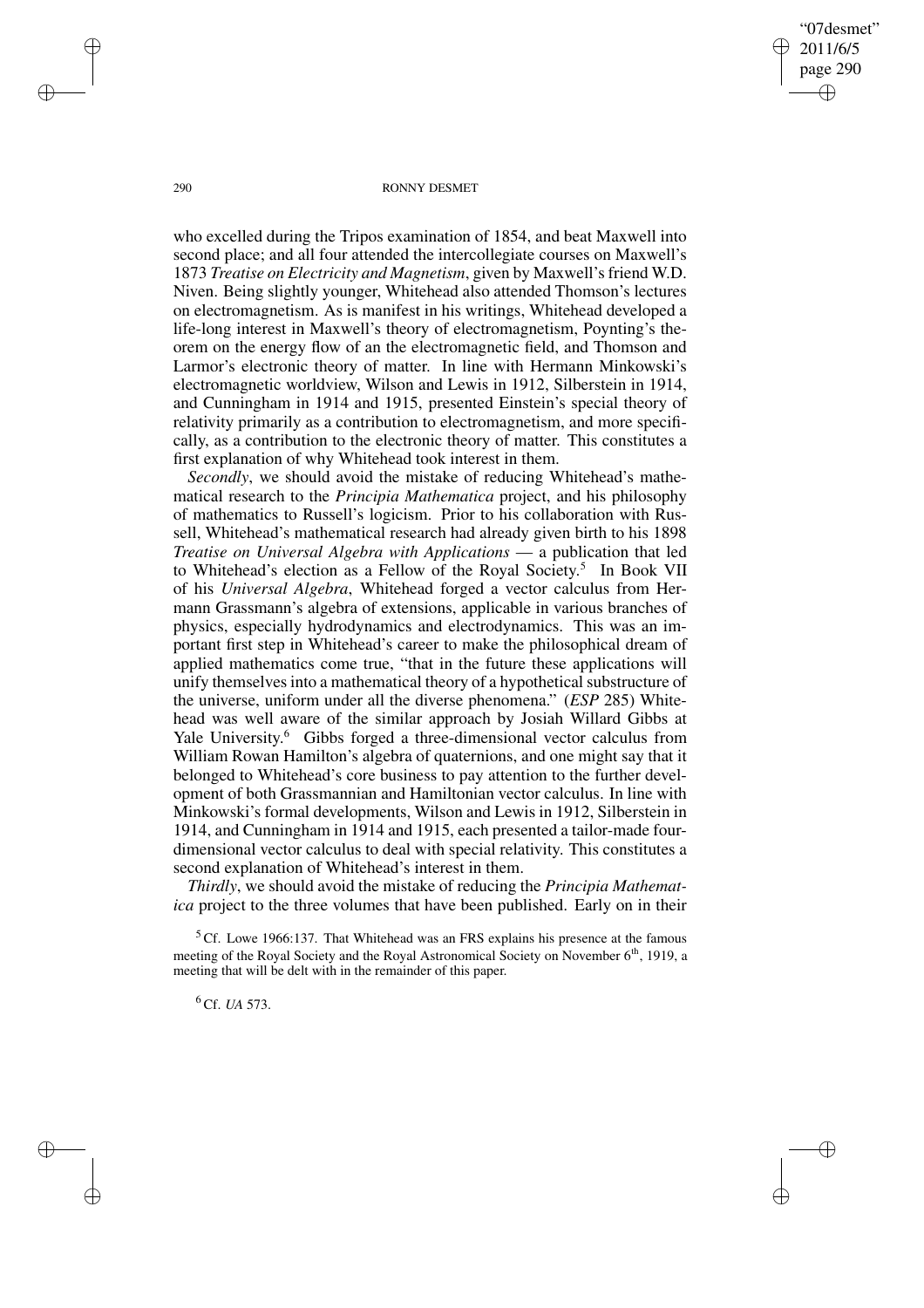#### WHITEHEAD'S THEORY OF GRAVITATION IN ITS HISTORICAL CONTEXT 291

"07desmet" 2011/6/5 page 291

✐

✐

✐

✐

collaboration, Russell and Whitehead decided that the latter would write a fourth volume in which all of geometry was going to be based on the symbolic logic of relations.<sup>7</sup> This was an obvious decision, given the prominence of Euclidean and non-Euclidean, projective and descriptive geometry in Whitehead's earlier *Universal Algebra* research. However, following the lure of the applied mathematician, Whitehead's attention shifted from the logical reformulation of all known pure geometries to the search for an answer, in terms of the symbolic logic of relations, to a question that had long occupied him: How is the geometry of physics rooted in experience?<sup>8</sup> Not only did this question lead Whitehead into an area of research that had been dominated by men like Hermann von Helmholtz, Henri Poincaré, and Ernst Mach, hence necessitating Whitehead to position himself with respect to these giants, it also made him hypersensitive to the impact of special relativity, for this theory required the replacement of Euclidean space as the object of physical geometry by Minkowskian space-time. Of course, the Minkowskian unification of space and time was the point of departure of Wilson & Lewis in 1912, Silberstein in 1914, and Cunningham in 1914 and 1915, and hence, constitutes a third explanation of Whitehead's interest in them.

To summarize: For Whitehead, the special relativistic writings of Wilson and Lewis, Silberstein, and Cunningham, represented a threefold attraction. This attraction can safely be called 'Minkowskian,' for it is associated with the imperative unification of space and time, with the mathematics developed to formulate physical laws against the background of this unified space-time, and with the thus reformulated electromagnetic worldview.

## *Cunningham*

✐

✐

✐

✐

According to Whitehead's biographer, 9 in June 1911, Karl Pearson vacated the Goldschmidt chair of Applied Mathematics and Mechanics at University College, London, and Ebenezer Cunningham — by then Pearson's assistant was asked to continue Pearson's teachings prior to naming a final successor. In July 1911, however, Cunningham was already released to accept a lectureship at Cambridge, and Whitehead — who had moved from Cambridge to London in 1910, and was in search for a job — gladly accepted

<sup>7</sup> Cf. Lowe 1990: 12, 14–15, 92–95, 273.

<sup>8</sup> Cf. *PNK v*.

<sup>9</sup> Cf. Lowe 1990: 6-14.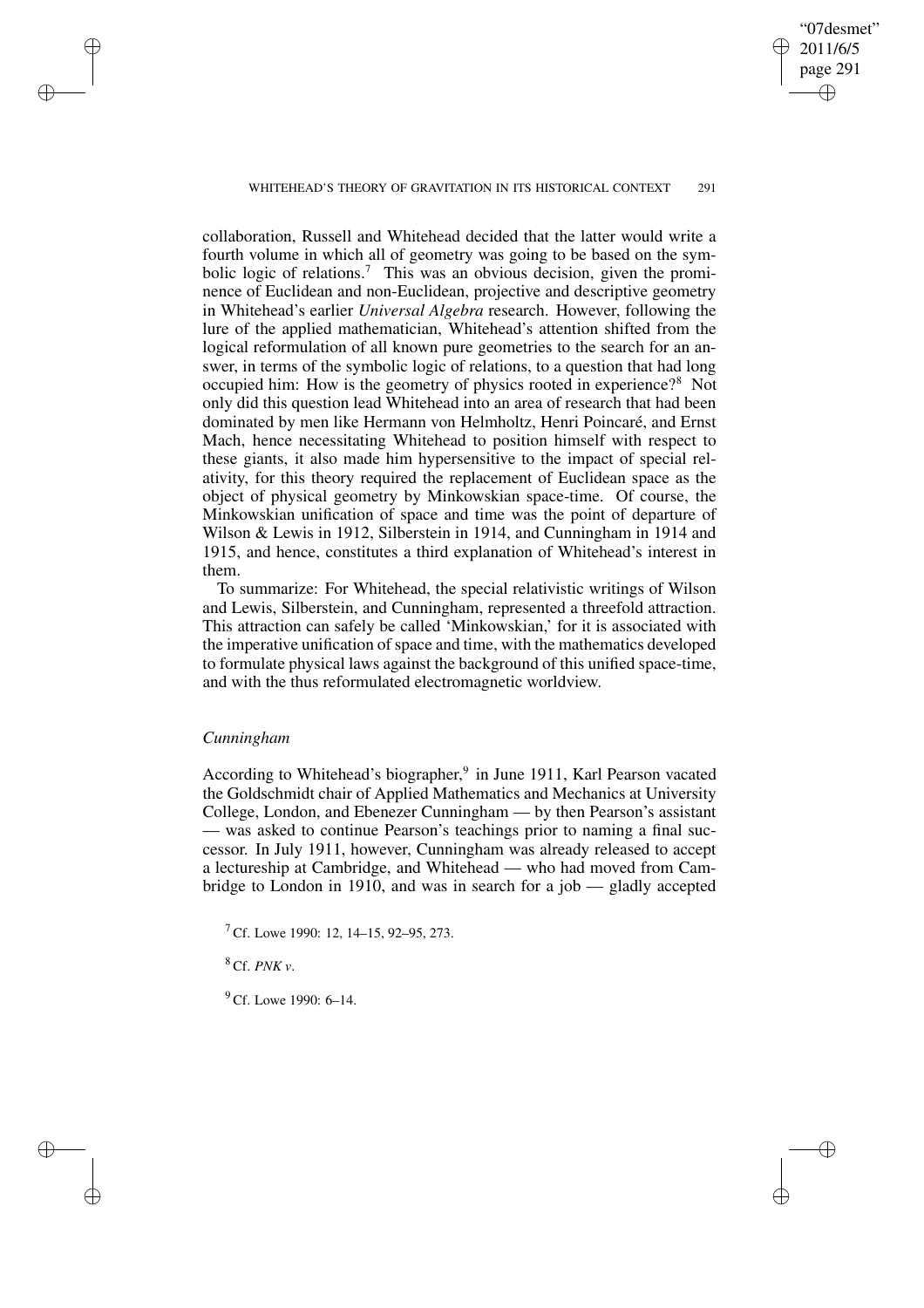"07desmet" 2011/6/5 page 292 ✐ ✐

✐

✐

#### 292 RONNY DESMET

to replace Cunningham during the interregnum year 1911–1912. Whitehead hoped to be the final successor of Pearson, but mid March 1912, his hopes were destroyed when he learned of the appointment of another applied mathematician (L.N.G. Filon). Yet, Whitehead stayed at University College during the years 1912–1913 and 1913–1914, occupying a chair in pure mathematics, prior to leaving it for the Imperial College of Science and Technology, where he was able to secure a professorship in applied mathematics.

Anyway, the fact that Whitehead succeeded Cunningham in 1911 is one of the factors to conclude that he was familiar with Cunningham's work on special relativity. Other factors are: their similar training and teaching curricula; their common interest in Thomson and Larmor's electronic theory of matter; Cunningham's contribution to the 1911 edition of Pearson's very popular *Grammar of Science*; <sup>10</sup> the text-book status of Cunningham's *The Principle of Relativity*. Moreover, Whitehead and Cunningham met at least once in the context of the annual meetings of the British Association for the Advancement of Science, namely, in 1916, when Whitehead presided over Section A (mathematics and physics), and when Cunningham and Eddington introduced Einstein's general theory of relativity to the British scientific community. 11

In an interview of Ebenezer Cunningham by John Heilbron on June 19<sup>th</sup>, 1963, Cunningham remembered that Whitehead was "quite interested" in his 1914 monograph on relativity (American Institute of Science: www.aip.org/ history/ohislist); and in his unpublished autobiography, Cunningham wrote that he visited Whitehead at Harvard later in life, and added: "This was a renewal of acquaintance. I had disputed with him about relativity." (Cunningham 1970: 114).

<sup>11</sup> Cf. *Nature*, Vol. 98, Nr. 2450 (October 12, 1916), p. 120, and Sanchez-Ron 1992: 60 & 76.

✐

✐

✐

 $10$  Cunningham was the main author of Chapter X, "Modern Physical Ideas." Whitehead was already familiar with the first (1892) and the second (1900) edition of Pearson's *Grammar* when he wrote his contribution on "Mathematics" for the  $11<sup>th</sup>$  issue of the Encyclopaedia Britannica (cf. *ESP* 287). Given the obvious (but in the literature neglected) importance of Pearson's *Grammar* for the development of Whitehead's thought, and the fact that Whitehead worked as Pearson's interim in 1911, it is most likely that he also got acquainted with its third (1911) edition.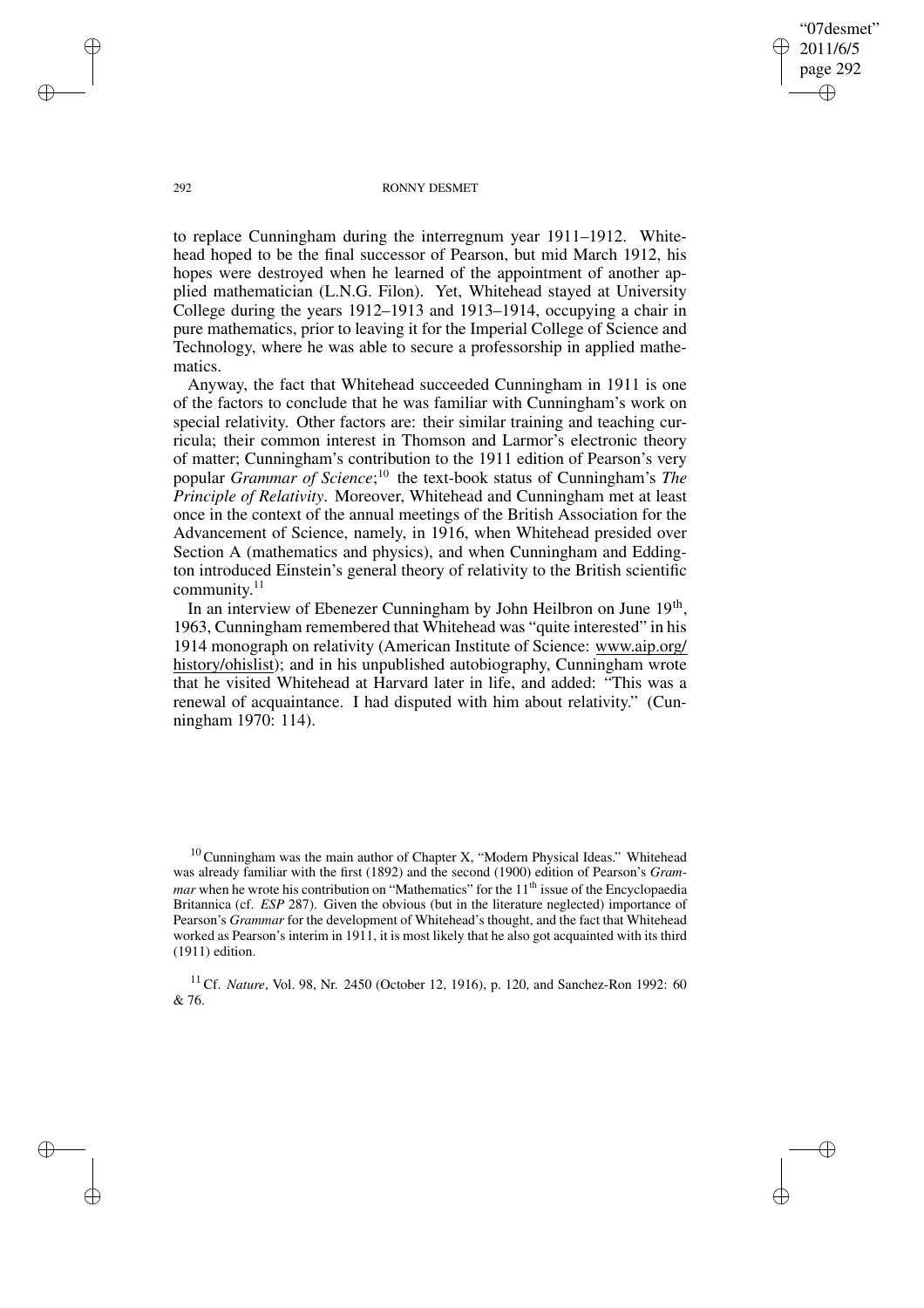## *Silberstein and the Aristotelian Society*

✐

✐

✐

✐

According to Ludwik Silberstein's biographers,<sup>12</sup> this physicist from Polish origin, German student of, e.g., Helmholtz and Max Planck, and Italian lecturer in mathematical physics, moved from Italy to London in 1912, where he obtained a lectureship at University College, London. Consequently, Whitehead and Silberstein became University College colleagues that year. Moreover, it is Silberstein's University College course of lectures on the special theory of relativity, delivered during the academic year 1912–1913, which developed into his 1914 monograph, *The Theory of Relativity*. <sup>13</sup> Hence, Whitehead most likely knew of Silberstein's work prior to Silberstein's 1914 publication. Next to the fact that during a brief period Whitehead and Silberstein were colleagues, there are quite a number of other facts that imply a more personal relationship. These facts are related with Whitehead being elected a member of the London Aristotelian Society in 1915 — in Whitehead's words: "a pleasant center of discussion," where "close friendships were formed." (*ESP* 14)

As from 1912, the Aristotelian Society now and again welcomed Silberstein to take part in the discussions.<sup>14</sup> As for Whitehead, on July  $10^{th}$ , 1912, Bertrand Russell already suggested in a letter to Wildon Carr that Whitehead might be able to present a paper at the Aristotelian Society dealing with relativity, and Russell added: "I know he has been going into the subject." (Passmore 1992: 191) And when Whitehead joined it in 1915, Wildon Carr was its president, Samuel Alexander and Lord Haldane were among its vicepresidents, Percy Nunn was its treasurer, and Charles Dunbar Broad was one of its younger members.<sup>15</sup> That these Aristotelian Society members became Whitehead's friends, even close friends in the case of Haldane and Nunn,<sup>16</sup> is not the only reason for mentioning them here. All these men were deeply

<sup>12</sup> Cf. Duerbeck & Flin 2006: 1087–1089.

<sup>13</sup> Cf. Silberstein 1914: v.

 $14$  For instance, on November 4<sup>th</sup>, 1912, when Russell gave a lecture on "The Notion of Cause," and on January 5<sup>th</sup>, 1914, when a paper was read on "Philosophy as the Coordination of Science." Cf. *Proceedings of the Aristotelian Society*, New Series, Vol. 13, p. 362 & Vol. 14, p. 425. Notice that even though Silberstein participated in the discussions prior to Whitehead, Whitehead became a member prior to Silberstein, for Whitehead was elected in 1915, and Silberstein in 1919, only a year before he left London for New York. Cf. *Proceedings of the Aristotelian Society*, New Series, Vol. 19, p. 310.

<sup>15</sup> Cf. *Proceedings of the Aristotelian Society*, New Series, Vol. 15, p. 437.

<sup>16</sup> Cf. Lowe 1990.

"07desmet" 2011/6/5 page 293 ✐ ✐

✐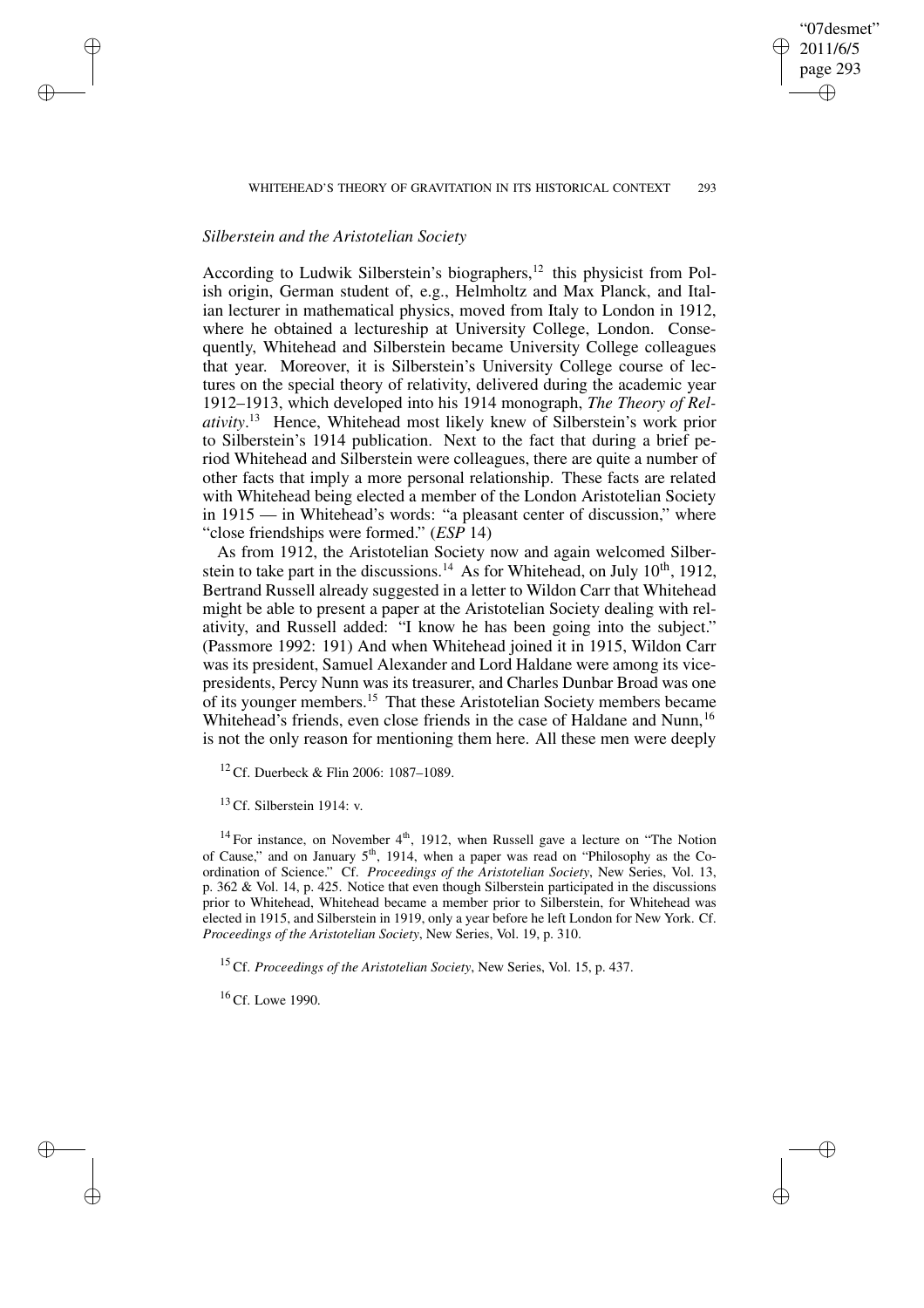"07desmet" 2011/6/5 page 294 ✐ ✐

✐

✐

#### 294 RONNY DESMET

engaged in the philosophical issues with regard to relativity. This involvement with relativity — most likely one of the major reason for the mutual attraction between Carr, Alexander, Haldane, Nunn, Broad, Silberstein, and Whitehead — culminated in Carr's *The General Principle of Relativity, in Its Philosophical and Historical Aspect* (1920), Alexander's *Space, Time and Deity* (1920), Haldane's *The Reign of Relativity* (1921), Nunn's *Relativity and Gravitation* (1923), and Broad's *Scientific Thought* (1923). Whitehead figures in the latter four books, especially in Haldane's, and Silberstein figures in Nunn's book. In fact, Nunn and Silberstein were close. In 1914 Nunn already read the proofs of Silberstein's *Theory of Relativity*, <sup>17</sup> and in 1922 Nunn recalled that he "mixed a good deal with men like Silberstein, who are keen followers and even developers of the theory of relativity when it first came among us."<sup>18</sup>

So: Whitehead and Silberstein were colleagues during the academic year 1912–1913; as from 1915, they were both active in the Aristotelian Society; and they had a close friend in common (Nunn). All this leads to the conjecture that Whitehead and Silberstein knew each other well, and frequently met. The latter is confirmed by the minutes of the meetings of the Aristotelian Society. On January 3<sup>rd</sup>, 1916, when Whitehead read some explanatory notes on his first relativity paper, "Space, Time, and Relativity," <sup>19</sup> Silberstein was present, and took part in the subsequent discussion. And on December 18<sup>th</sup>, 1916, when Whitehead read "The Organization of Thought,"<sup>20</sup> Silberstein was again present, and again joined the discussion.<sup>21</sup> Of course, the hypothesis that Whitehead and Silberstein frequently met is also supported by their joint presences at other Aristotelian Society meetings, e.g., on January 6<sup>th</sup>, 1919, and on March 3<sup>rd</sup>, 1919, when both took part in the discussion.<sup>22</sup> And finally, one should not forget that they were

<sup>17</sup> Cf. Silberstein 1914: v.

 $^{18}$  Letter of Nunn to Haldane, dated July  $8<sup>th</sup>$ , 1922. Cf. National Library of Scotland, Haldane Papers, Manuscript 5915, Folio 192.

 $19$  This paper of Whitehead was first read to Section A (mathematics and physics) at the Manchester Meeting of the British Association for the Advancement of Science in 1915. Cf. *OT* 191–228.

<sup>20</sup> This paper of Whitehead was his Presidential Address to Section A at the Newcastle Meeting of the British Association for the Advancement of Science in September 1916. Cf. *OT* 105–133.

<sup>21</sup> Cf. *Proceedings of the Aristotelian Society*, New Series, Vol. 16, p. 364 & Vol. 17, p. 481.

<sup>22</sup> Cf. *Proceedings of the Aristotelian Society*, New Series, Vol. 19, p. 293 & p. 294.

✐

✐

✐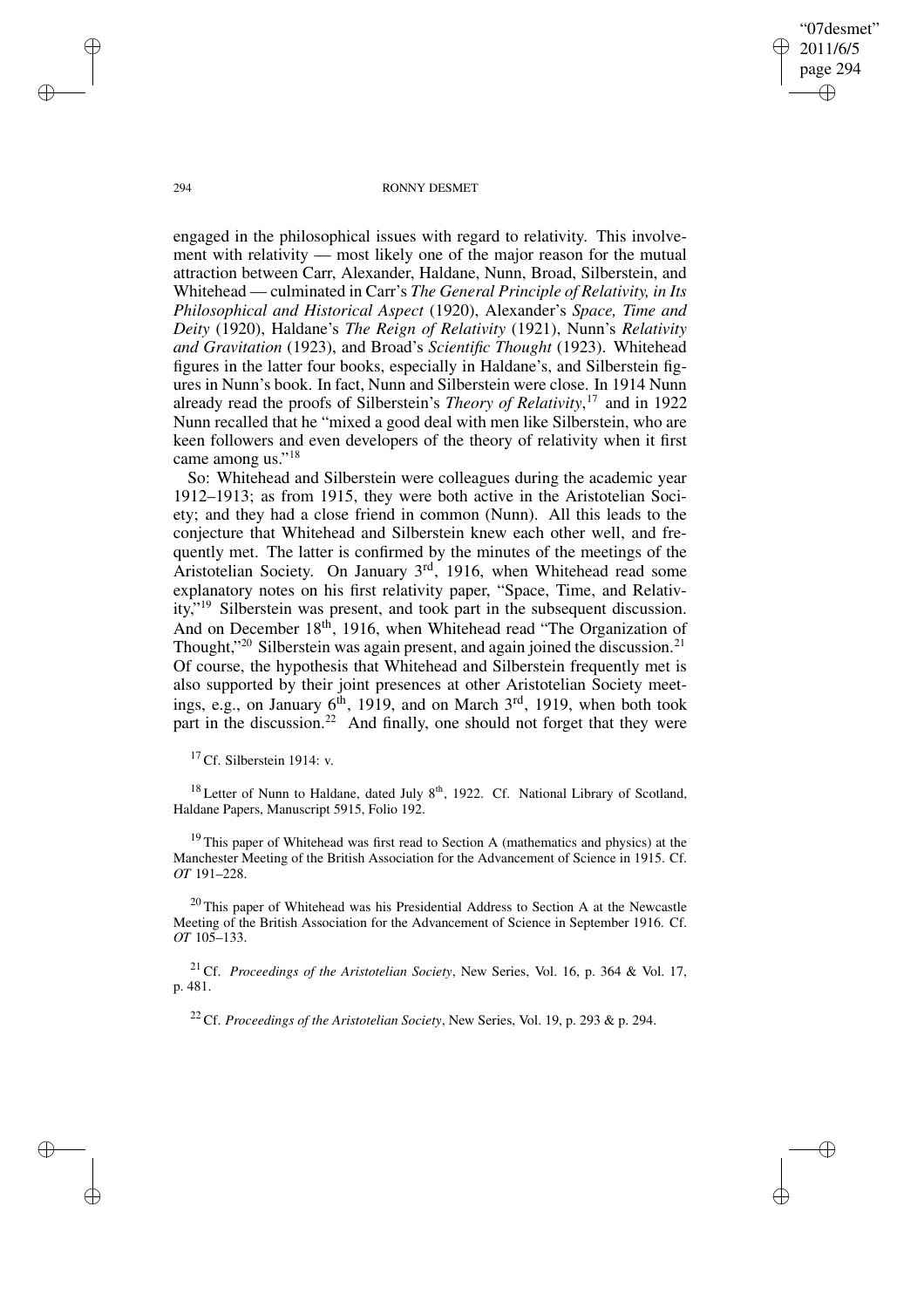"07desmet" 2011/6/5 page 295

✐

✐

✐

✐

both present at the famous joint meeting of the Royal Society and the Royal Astronomical Society on November  $6<sup>th</sup>$ , 1919, when Eddington presented the observational data gathered during the May 1919 solar eclipse, and when Silberstein, contrary to Eddington, pointed out that they were insufficient to confirm Einstein's general theory of relativity.<sup>23</sup>

## *Minkowski's 1908 papers*

✐

✐

✐

✐

Whitehead's acquaintance with the work of Wilson & Lewis, Silberstein, and Cunningham — and hence, with Einstein and Minkowski's unification of space and time, with the Minkowskian mathematics to formulate physical laws against the background of Minkowski's unified space-time, and with the Minkowskian reformulation of electromagnetism, naturally led him to the work of Minkowski himself. In May 1941, Whitehead told his biographer, Victor Lowe: "Minkowski's paper was published in 1908, but its influence on me was postponed approximately ten years." (Lowe 1990: 15) Given the fact that Whitehead got to know Minkowski's work via Wilson & Lewis, Silberstein, and Cunningham, accounts for a retardation of the direct influence of Minkowski's 1908 paper on Whitehead, although, as Lowe adds: "*Ten* may be an overstatement by one to three years." Also, it is not immediately clear whether Whitehead pointed at Minkowski's 1908 paper "Die Grundgleichungen für die elektromagnetischen Vorgänge in bewegten Körpern," or to his famous 1908 Cologne lecture "Raum und Zeit" — the two texts of Minkowski to which Wilson & Lewis, as well as Silberstein, frequently refer. 24

It was in the *Grundgleichungen* that Minkowski first employed the term "spacetime" (Walter 2007: 219), but it was in his famous "Space and Time" lecture that he said: "Henceforth space by itself, and time by itself, are doomed to fade away into mere shadows, and only a kind of union of the two will preserve an independent reality." (Minkowski 1952: 75) The *Grundgleichungen*, with its treatment of space-time vectors of the first and the second kind, and of the matrix-method to operate with these vectors,  $2<sup>5</sup>$  is more

<sup>23</sup> Cf. *SMW* 10 for Whitehead's presence, and Duerbeck & Flin 2005: 191 & 200–203 for Silberstein's presence and intervention.

<sup>24</sup> E.g., Wilson & Lewis 1912: 391 & 495, and Silberstein 1914: 127 & 129–130 & 143 & 266 & 282. Remarkably, even though Cunningham devotes a whole part of his 1914 book to Minkowski's work (Part II Minkowski's Four-Dimensional World, pp. 85–134), he does not explicitly refer to any of Minkowski's papers or lectures.

<sup>25</sup> Cf. Minkowski 1910: 483–486 & 495–503.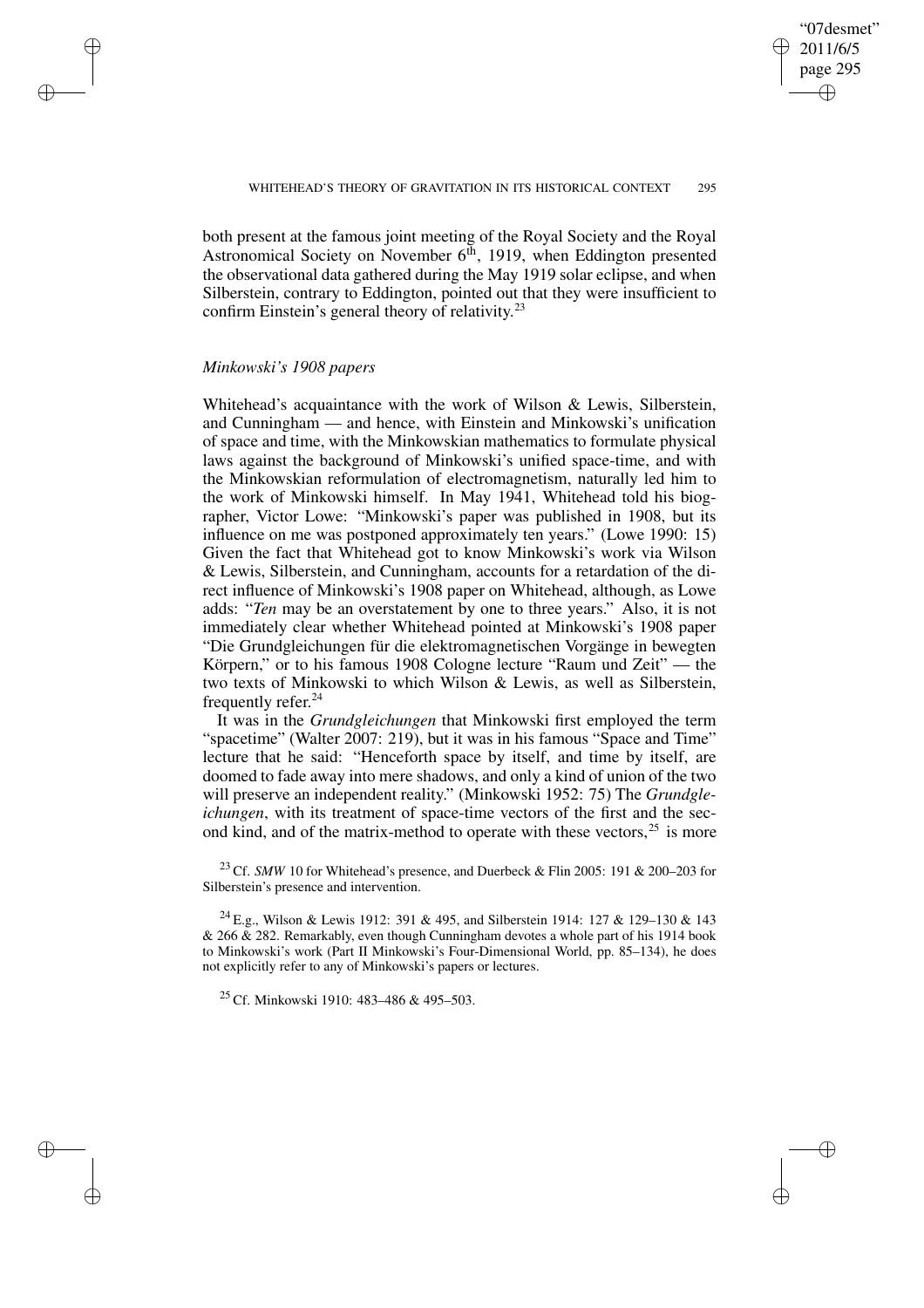296 RONNY DESMET

"07desmet" 2011/6/5 page 296

✐

✐

✐

✐

mathematical than "Space and Time," but the latter, with its vision of the whole universe being resolved into world-lines, and of a world-line as "the everlasting career of the substantial point" (Minkowski 1952: 76), is more likely to be remembered by an eighty year old philosopher — Whitehead in 1941 — whose notion of 'historical routes' in *The Principle of Relativity* is a slightly more concrete version of Minkowski's abstract notion of 'worldlines.' <sup>26</sup> Moreover, in "Space and Time" Minkowski holds that "physical laws might find their most perfect expression as reciprocal relations between those world-lines," and after describing the electrodynamical relations between the world-lines of point-charges in terms of the Maxwell-Lorentz electron theory and the Liénard-Wiechert retarded potentials, Minkowski expresses his belief that the resolution of the universe in world-lines of pointcharges can be seen as "the true nucleus of an electromagnetic image of the world." (Minkowski 1952: 91) Well, with some exaggeration, one might say that Whitehead's relativity of historical routes of events is the true nucleus of the philosophical image of the world as presented in his later works, again implying that most likely Whitehead pointed at Minkowski's famous 1908 Cologne lecture, "Space and Time," when telling Lowe about Minkowski's influence on him.

### *The search for a relativistic theory of gravitation*

Next to space-time unification, mathematical formalism, and electromagnetic worldview, there is another important aspect in both Minkowski's appendix to the *Grundgleichungen*<sup>27</sup> and his "Space and Time" lecture, as well as in the Wilson & Lewis memoir, and the Silberstein and Cunningham textbooks. Inspired by Poincaré — "Poincaré's scientific output fascinated Göttingen scientists in general, and Minkowski in particular" (Walter 2007: 214) — Minkowski sought to bring gravitation within the purview of Einstein's principle of relativity.

In the appendix to the *Grundgleichungen* Minkowski wrote that "it would be highly unsatisfactory" if Einstein's principle of relativity "could be accepted as valid for only a subfield of physics" (Minkowski 2007: 274), and he proposed a first relativistic law of gravitation, formulated in terms of a 4-scalar gravitational potential, and inspired by his own reformulation of Maxwell's equations in terms of a 4-vector electromagnetic potential.<sup>28</sup>

<sup>26</sup> Cf. *R* 30.

✐

✐

 $27$  This appendix is titled "Mechanics and the Relativity Postulate." For an English translation, see Minkowski 2007.

<sup>28</sup> Cf. Walter 2007: 224.

✐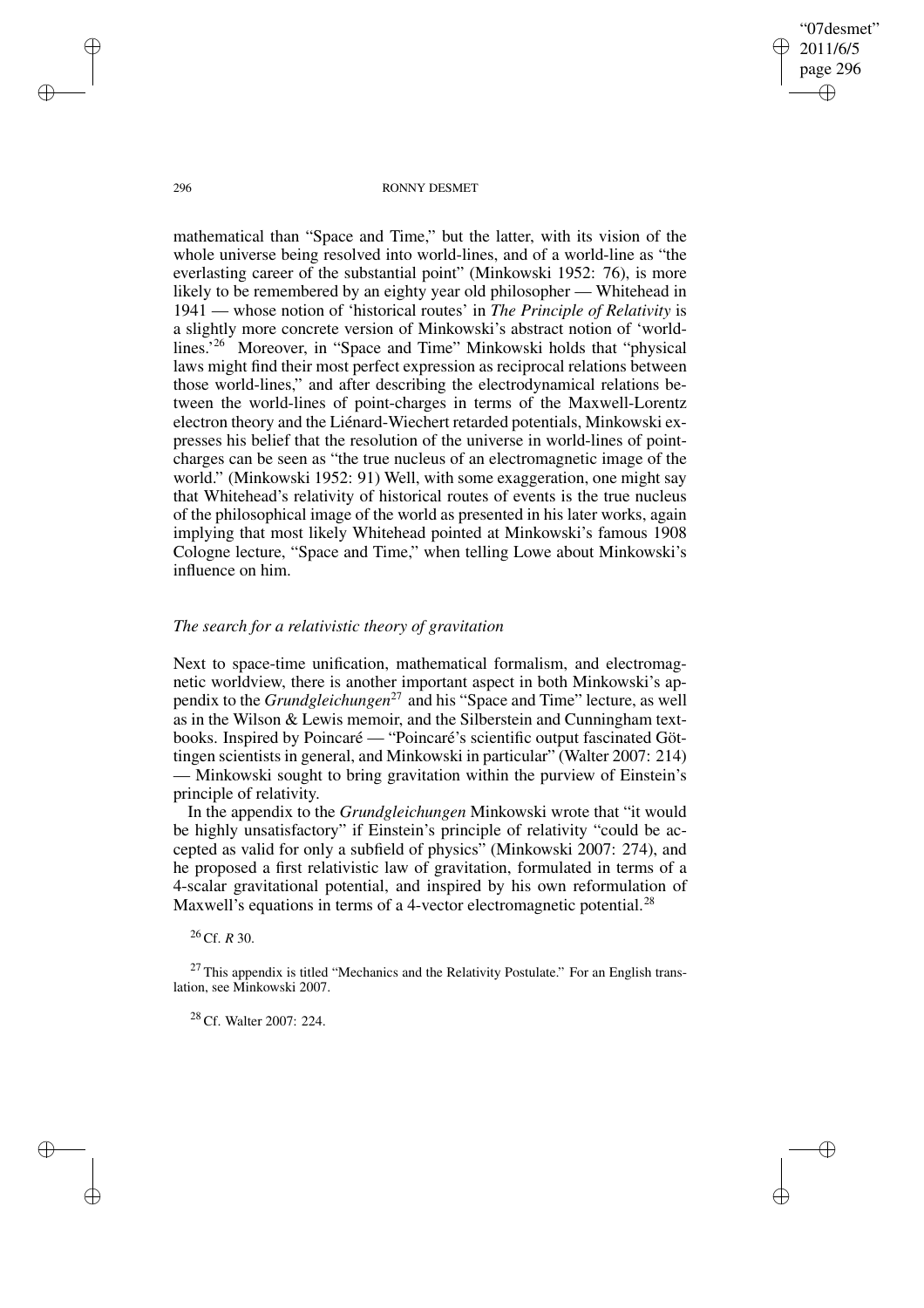#### WHITEHEAD'S THEORY OF GRAVITATION IN ITS HISTORICAL CONTEXT 297

"07desmet" 2011/6/5 page 297

✐

✐

✐

✐

In "Space and Time" Minkowski expressed the belief that the gravitational relations between the world-lines of point-masses should be treated just like the electromagnetic relations in the case of point-charges, and he accordingly proposed a second relativistic law of gravitation, expressing the driving gravitational force in terms of a 4-vector gravitational potential.<sup>29</sup>

However, the challenge to solve the problem of the incorporation of gravitation in a relativistic image of the word remained, because, as Scott Walter poignantly puts it: "By proposing two laws instead of one, Minkowski tacitly acknowledged defeat," and "could hardly claim to have solved unambiguously the problem of gravitation." (Walter 2007: 234)

At the end of their 1912 memoir, Wilson & Lewis echo Minkowski's vision that the searched for formulae expressing the gravitational force and potential must be "completely analogous" to the new formulae expressing the electromagnetic force and potential, and suggest — by analogy — the use of the term "gravito-magnetic" instead of gravitational. (Wilson & Lewis 1912: 496) Silberstein — in his 1914 book — mentions Poincaré's 1906 attempt to use the general form of the Lorentz transformations for the treatment of both the dynamics of the electron and universal gravitation, and notices the advantage Minkowski's approach seems to offer for a relativistic theory of gravity.<sup>30</sup> The most elaborate treatment of the search for a relativistic theory of gravity, however, is given in Cunningham's *The Principle of Relativity*.

While dealing with the electron theory in Minkowskian format, and, more specifically, with the Lorentz covariant four-vector expression of the Liénard-Wiechert potentials for the field due to the motion of a single point-charge, Cunningham refers to "the work founded on that of Poincaré for modifying the law of gravitation to conform to the Principle of Relativity." (Cunningham 1914: 109) Contrary to Wilson & Lewis, and to Silberstein, Cunningham does not leave it at a simple suggestion of the gravitation-electrodynamics analogy. An important part of his treatment of the dynamics of a particle is devoted to the search for a relativistic theory of gravitation.<sup>31</sup> Moreover, Cunningham does not only refer to the 1906 paper of Poincaré — "Sur la dynamique de l'électron" — but also treats the 1911 paper of the Dutch astronomer Willem de Sitter — "On the Bearing of the Principle of Relativity on Gravitational Astronomy" — which has been called "the most authoritative account in English of the astronomical importance of the principle of relativity [...] before the appearance of Einstein's general theory." (Warwick 2003: 453)

<sup>29</sup> Cf. Walter 2007: 234.

✐

✐

✐

✐

<sup>30</sup> Cf. Silberstein 1914: 87 & 241.

<sup>31</sup> Cf. Cunningham 1914: 171–180.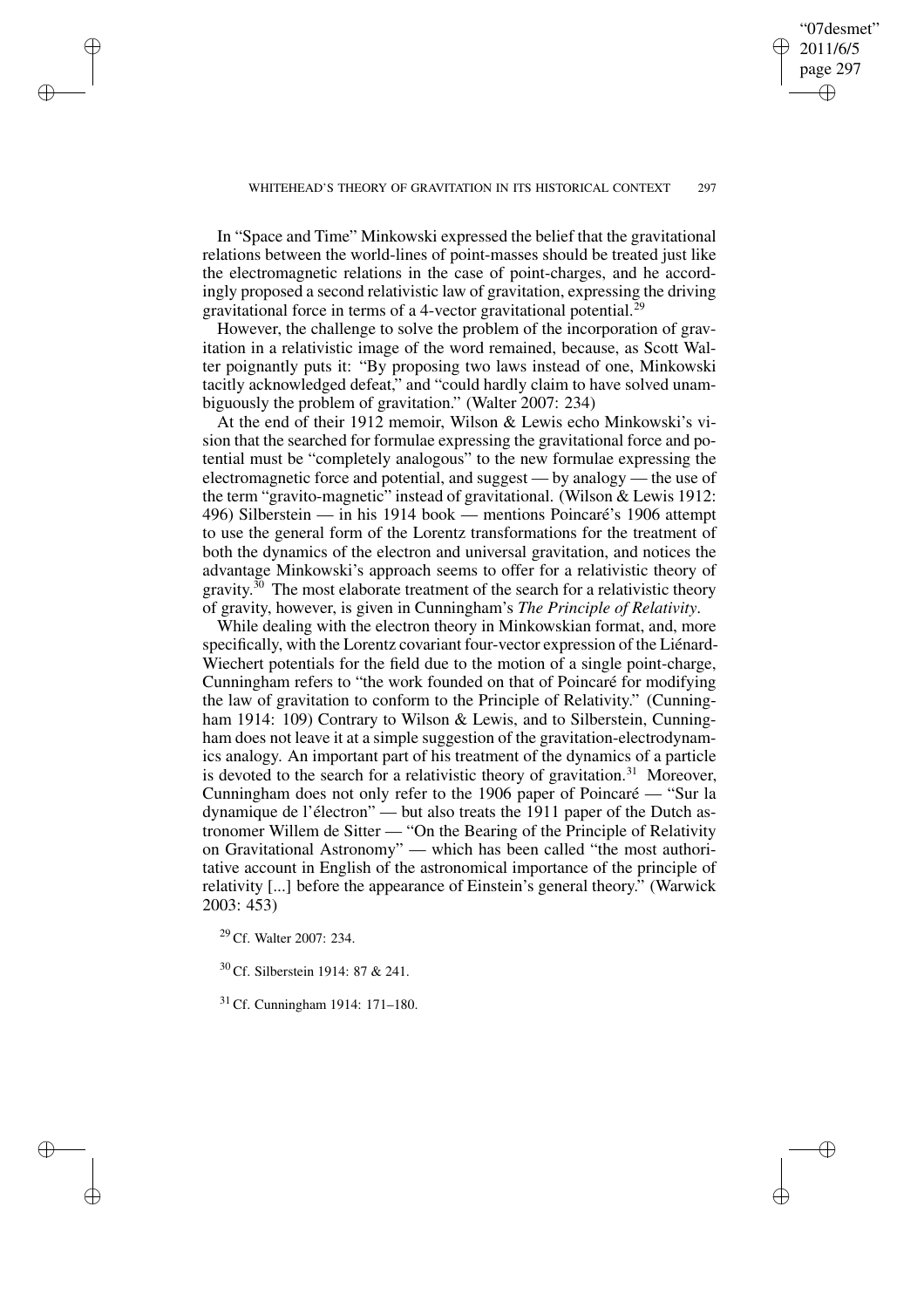"07desmet" 2011/6/5 page 298 ✐ ✐

✐

✐

#### 298 RONNY DESMET

None of the relativistic theories of gravitation Whitehead encountered in the writings on relativity at his disposal prior to 1916 was satisfactory. None of the theories which can be found in Poincaré's 1906 paper, Minkowski's 1908 papers, de Sitter's 1911 paper, and Cunningham's 1914 book, were in accordance with the astronomical observations of the secular motion of the perihelion of Mercury, as de Sitter and Cunningham clearly highlight.<sup>32</sup>

It seems to have been Minkowski's opinion that the incorporation of gravitation into relativistic thinking was not a major problem, and — as Minkowski died on January 12, 1909, at the age of 44 of a sudden and violent attack of appendicitis — he never lived to see how elusive and difficult the task would turn out to be.<sup>33</sup> By 1913, Einstein characterized the attempt to find a relativistic generalization of Newton's law of gravitation as "a hopeless undertaking," at least, in the absence of some good physical guiding principles, such as the "laws of energy and momentum conservation," and the "equality of the *inertial* and the *gravitational* mass," and Einstein adds:

To see this clearly, one need only imagine being in the following analogous situation: suppose that of all electromagnetic phenomena, only those of electrostatics are known experimentally. Yet one knows that electrical effects cannot propagate with superluminal velocity. Who would have been able to develop Maxwell's theory of electromagnetic processes on the basis of these data? Our knowledge of gravitation corresponds precisely to this hypothetical case: we only know the interaction between masses at rest, and probably only in the first approximation. (Einstein 2007: 544)

Contrary to Minkowski, but in line with Einstein, when Whitehead read his first relativity paper, "Space, Time, and Relativity," before the members of the Aristotelian Society, he added the following comment: "We have begun to expect that all physical influences require time for their propagation in space. This generalization is a long way from being proved. Gravitation stands like a lion in the path." (*OT* 225) However, in September 1916, eight months after making this comment, Whitehead first learned about Einstein's general theory of relativity — a theory that claimed to have defeated the lion that blocked the road to an empirically adequate relativistic treatment of gravitation.

<sup>32</sup> Cf. Cunningham 1914: 180.

<sup>33</sup> Cf. Corry 2004: 192 & 227.

✐

✐

✐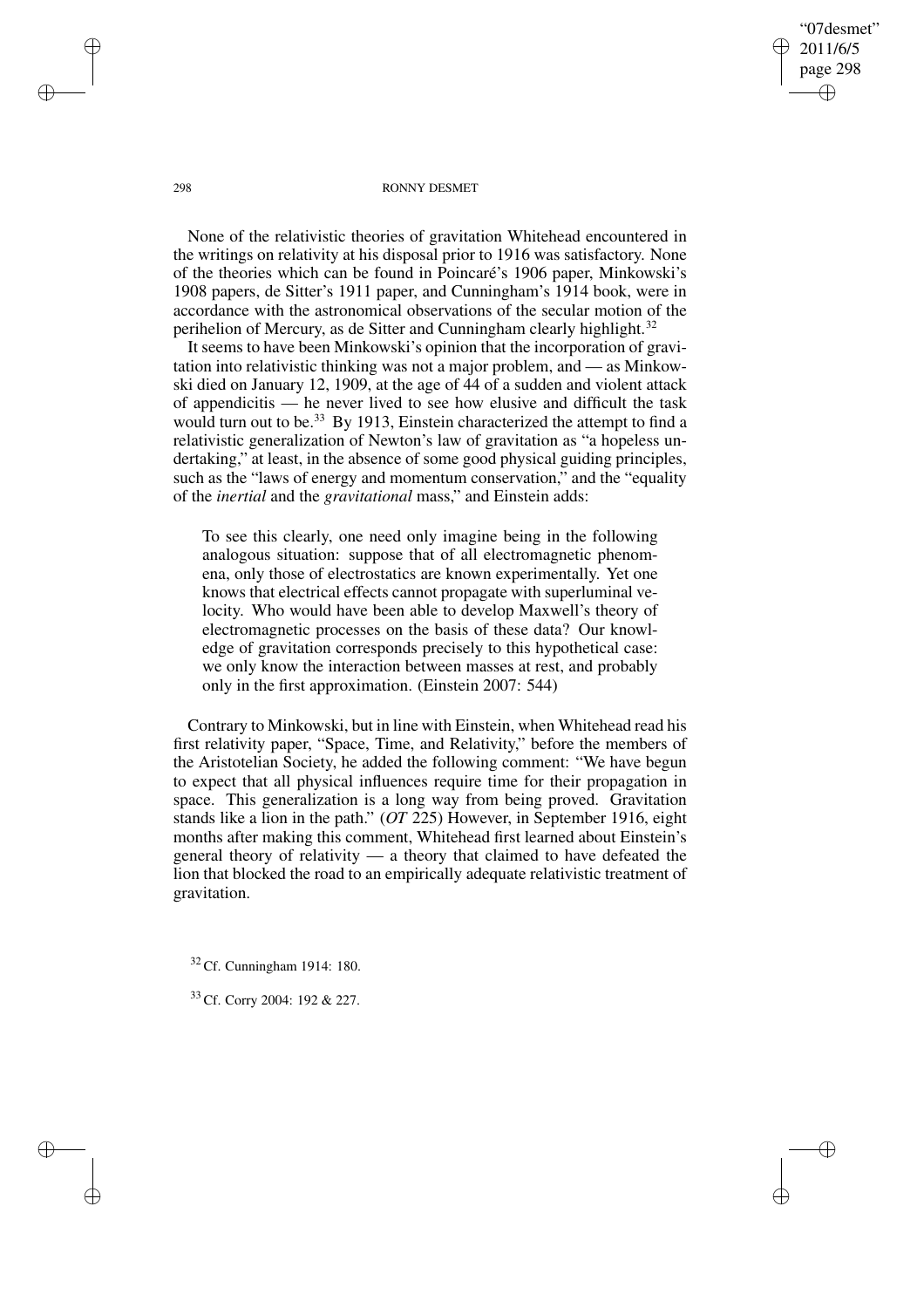#### WHITEHEAD'S THEORY OF GRAVITATION IN ITS HISTORICAL CONTEXT 299

"07desmet" 2011/6/5 page 299

✐

✐

✐

✐

# *Eddington and de Sitter*

✐

✐

✐

✐

Linking Whitehead and Eddington is easy, because in 1902, Eddington thanks to his outstanding ability in mathematics and physics — was granted a natural science scholarship to Trinity College, Cambridge, where he was coached by Robert Herman,  $34$  and where "among the formal lectures which Eddington and most of his group attended were those of [...] A.N. Whitehead." (Douglas 1957:10) So when Whitehead presided over Section A (mathematics and physics) at the 86<sup>th</sup> meeting of the British Association for the Advancement of Science in Newcastle-On-Tyne in September 1916,<sup>35</sup> he already knew Eddington personally, at the very least as his former student. And that the two men met at this section, and, moreover, that their meeting was related to Einstein's general theory of relativity, is made clear by the following account of it in the October 12<sup>th</sup>, 1916, issue of *Nature*:

The first of the two organized discussions arranged for this section was on "Gravitation." The discussion followed immediately after Prof. Whitehead's presidential address,<sup>36</sup> and it happened that the arrangement was appropriate, for the president's exposition of the logical texture of geometry had carried us far from the ordinary conceptions of space, and paved the way for the revolutionary ideas associated with the space-time world of Einstein and Minkowski. Mr. E. Cunningham, who opened the discussion, and Prof. A.S. Eddington, who followed, dealt with Einstein's recent work, which brings gravitation within the scope of the principle of relativity. (*Nature*, Vol. 98, Nr. 2450, p. 120)

This *Nature* quote is in harmony with two of this paper's claims: Whitehead's *Principia Mathematica Volume 4* research on the logical texture of geometry formed his pathway to relativity; and, in 1916, Cunningham was one of the most prominent British mathematicians engaged in the quest of bringing gravitation within the scope of the principle of relativity. At the same time, the quote also links Whitehead with Eddington's research on general relativity. It must be said, however, that in September 1916, Cunningham and Eddington's research on general relativity was still premature,

<sup>34</sup> Cf. Douglas 1957: 5 & 9–10, and Warwick 2003: 449–451.

<sup>35</sup> Cf. Sanchez-Ron 1992: 76.

<sup>36</sup> "The Organization of Thought," to which I already referred, because Whitehead also read it at the Aristotelian Society in December 1916.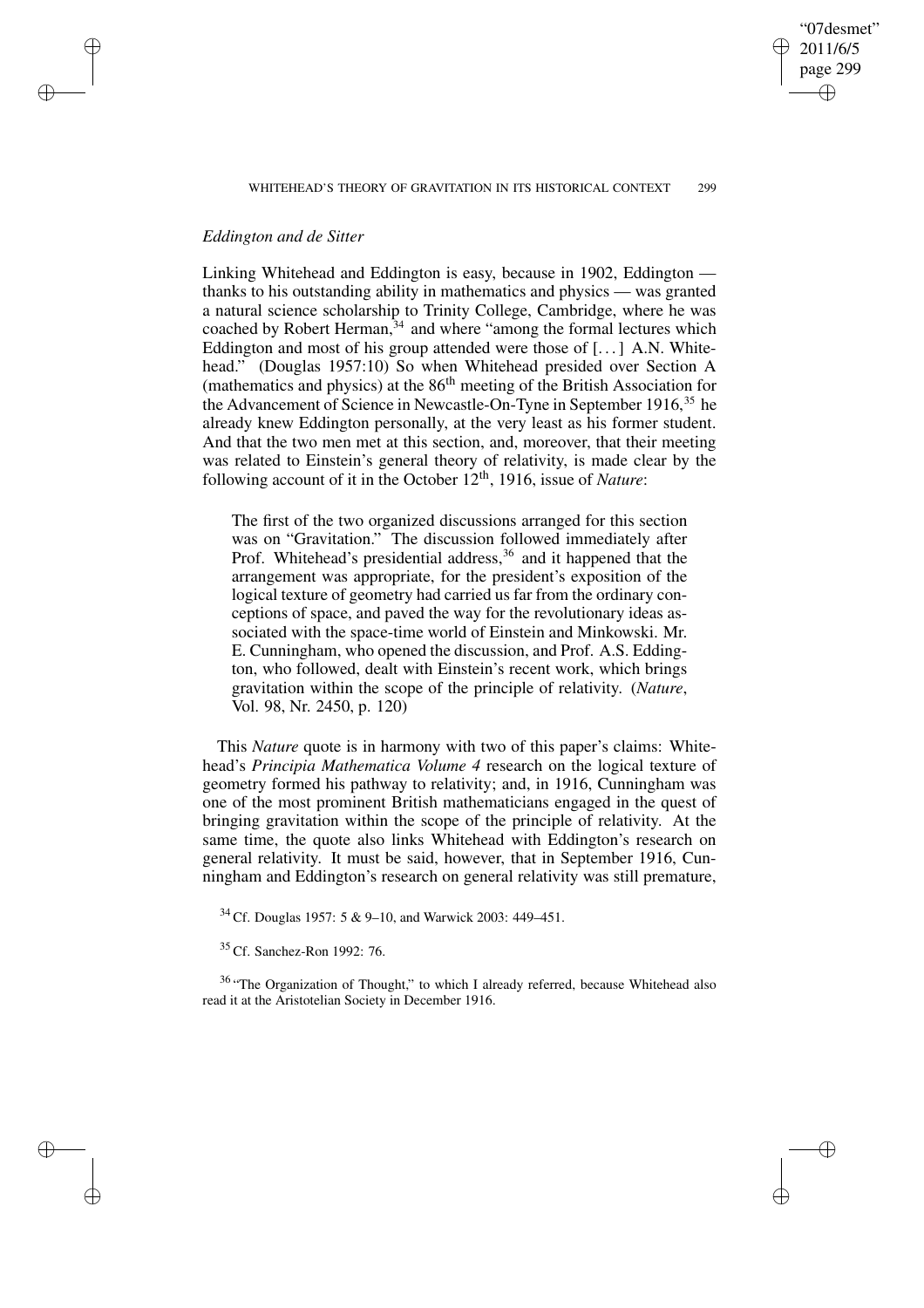"07desmet" 2011/6/5 page 300 ✐ ✐

✐

✐

#### 300 RONNY DESMET

and according to Andrew Warwick: "It is a measure of Cunningham and Eddington's ignorance of Einstein's work at this time that the official account of the session (published in 1917) made no mention of their presentations, but referred the reader directly to de Sitter's first two papers in the *Monthly Notices*." (Warwick 2003: 462–463)

This Warwick quote does not only point at the British ignorance of Einstein's general theory of relativity in 1916. It also points at the fact that the official account of Section A, presided by Whitehead, referred to two of de Sitter's general relativity papers, which immediately establishes a link between Whitehead and de Sitter's general relativity output. Actually, both elements — the British ignorance with regard to general relativity in 1916, and the fact that the ignorant British readers, including Whitehead, were referred to De Sitter's papers instead of Einstein's papers — are closely related. A common cause was World War I.

Germany and Britain being at war, the German publications of Einstein did not easily reach the British, partially explaining their ignorance.<sup>37</sup> However, the Netherlands was neutral, and the news of Einstein's completion of the general theory of relativity in November 1915 reached Britain in the form of a letter from the Netherlands.<sup>38</sup> Indeed, on the one hand, the Dutch astronomer de Sitter was one of the three Leiden University physicists who acted as Einstein's sounding board during the development of his general theory of relativity — the other two were Hendrik Antoon Lorentz and Paul Ehrenfest. So, de Sitter was well informed on Einstein's struggle with, and completion of, a new theory of gravitation. On the other hand, when Einstein published a general summary of his new theory in May 1916, including some discussion of its cosmological consequences,  $39$  de Sitter realized its importance for astronomers in the English-speaking world, while at the same time

 $37$  Einstein's struggle to formulate a relativistic theory of gravitation started not long after the 1905 publication of his special theory of relativity, and hence, prior to World War I. However, his pre-war attempts, and his corresponding publications, were undervalued in Britain. This undervaluation has to be included in order to fully explain the British ignorance in 1916, and is exemplified by both Cunningham and Eddington. In 1914, Cunningham wrote: "No attempt has been made to present the highly speculative attempt of Einstein at a generalization of the principle [of relativity] in connection with a physical theory of gravitation." (Cunningham 1914: vi) And whereas Cunningham dismissed Einstein's pre-war attempts as too speculative, Eddington — who knew Einstein's 1911 paper "On the Influence of Gravitation on the Propagation of Light" — mainly focused on Einstein's empirical predictions, and undervalued the fact that these predictions were based upon a new hypothesis concerning the physical nature of gravity (Einstein's equivalence principle). Cf. Warwick 2003: 455–457.

<sup>38</sup> For more complete accounts than the one I can give here, cf. Stachel 2002: 455–456, Warwick 2003: 457–462, and Crelinsten 2006: 94–98.

<sup>39</sup> Cf. Einstein 1916.

✐

✐

✐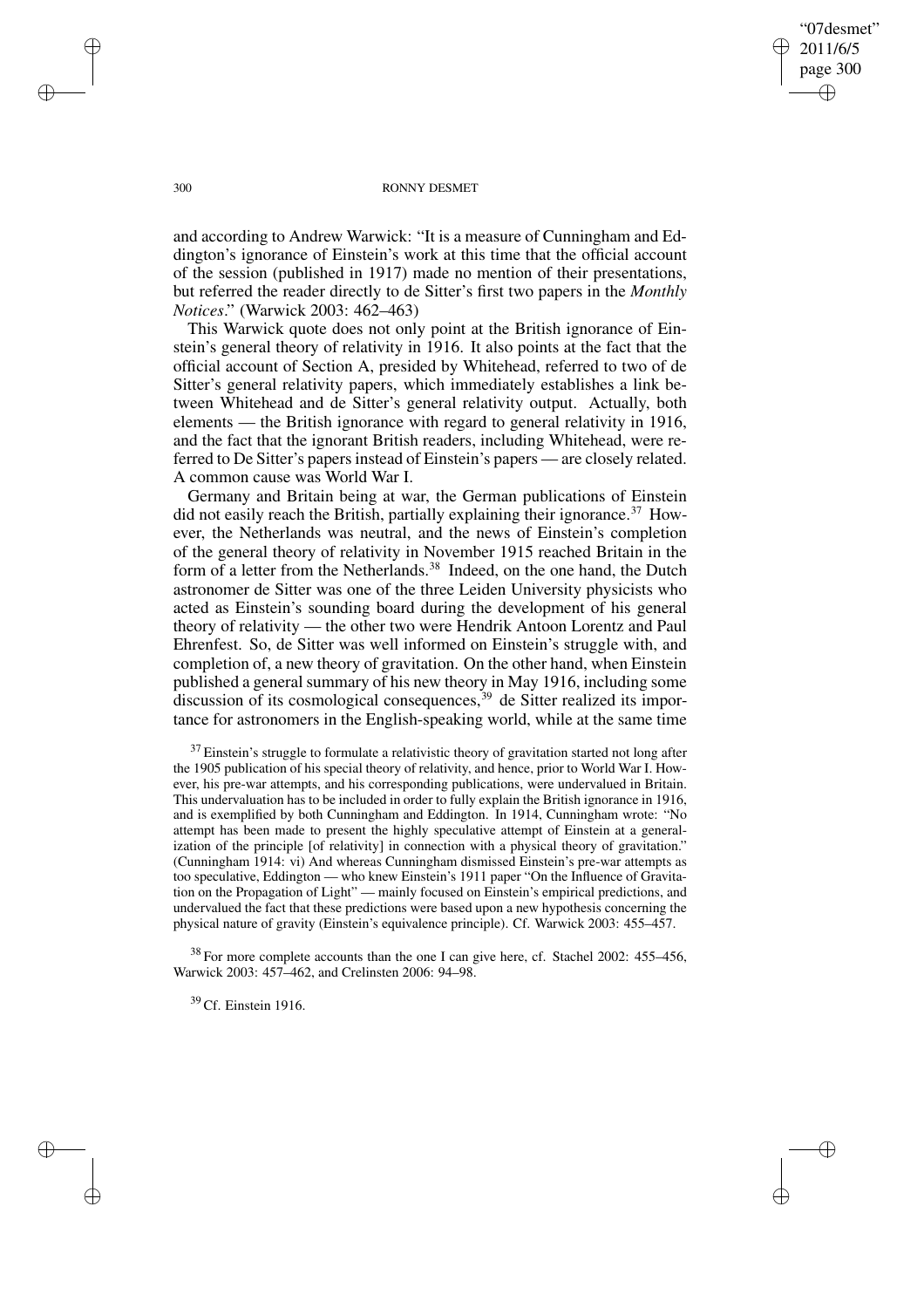## "07desmet" 2011/6/5 page 301 ✐ ✐

✐

✐

#### WHITEHEAD'S THEORY OF GRAVITATION IN ITS HISTORICAL CONTEXT 301

realizing that one could not very well reprint the work of a German in a British journal during the wartime. So, in June 1916, de Sitter wrote a letter to inform Eddington, then Secretary of the Royal Astronomical Society, and he offered to submit a paper of his own on the subject. In his reply to de Sitter, Eddington confirmed that he was immensely interested, and he encouraged de Sitter to submit the promised paper. In the event, de Sitter published a paper in *The Observatory* magazine, and a series of three papers in the *Monthly Notices of the Royal Astronomical Society*.

In a letter of July 4<sup>th</sup>, 1916, Eddington informed de Sitter:

✐

✐

✐

✐

We are having a discussion at the British Association on Gravitation — at Newcastle, Dec. 5–8. I wish we could have invited you to come over to take part; but we are not inviting any foreign guests this year because Newcastle is a "restricted area" and aliens are not allowed in it. [. . .] I feel sure you will allow me to make use of the papers you send, in making my contribution to the discussion. So far as I can make out, no one in England has yet been able to see Einstein's paper and many are very curious to know the new theory. So I propose to give an account of it at the Meeting.<sup>40</sup>

Whitehead listened at Eddington's account at Newcastle, but this account was not included in the official report. However, a good idea of what Whitehead heard can be formed by reading Eddington's first published paper devoted to the general theory of relativity, "Gravitation and the Principle of Relativity," published in the December 28<sup>th</sup>, 1916, issue of *Nature*. The reason is offered by John Stachel's remark that "it is presumably based on his talk on the same subject to the British Association for the Advancement of Science." (Stachel 2002: 457) Eddington refers his readers — and hence, presumably referred his audience — to the following three paper on the subject: Einstein's May 1916 paper "Die Grundlage der algemeinen Relativitätstheorie," de Sitter's October 1916 *Observatory* paper, and de Sitter's first 1916 *Monthly Notices* paper. This means that, most likely, Whitehead was referred to de Sitter's writings on general relativity prior to the appearance of the official report of the Newcastle meeting in 1917.<sup>41</sup>

Of course, *The Observatory*, the *Monthly Notices*, and *Nature*, were readily available to Whitehead, but we do not know whether Eddington offered

<sup>40</sup> This quote is taken from Stachel 2002: 456. The British Association meeting was held in September.

<sup>41</sup> Further research might provide an answer to the following question: Was Whitehead himself, having been the Section A president in 1916, responsible for the official report on that section or not?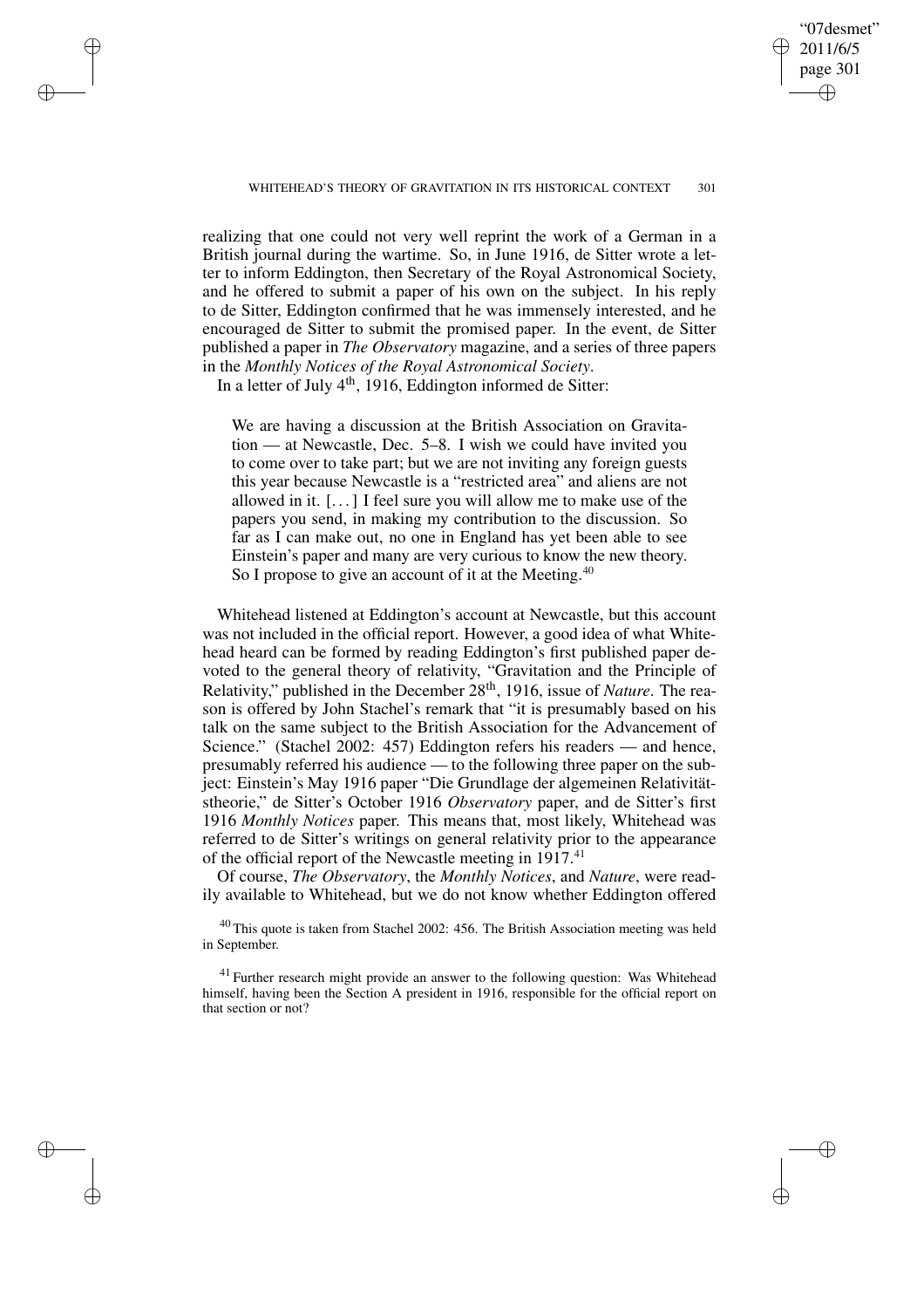"07desmet" 2011/6/5 page 302 ✐ ✐

✐

✐

#### 302 RONNY DESMET

his former Cambridge lecturer the opportunity to read the paper that led to all the excitement in the first place — Einstein's summary paper, which Eddington got from de Sitter. Likewise, we do not know whether, half a year later, Silberstein offered his former University College colleague a reprint of Einstein's summary paper. Silberstein, by then, had also received reprints via a neutral country, namely via Michele Besso in Switzerland. In fact, on May 7, 1917, Einstein wrote to his close friend: "Lieber Michele! Ich sende Dir einige Abhandlungen mit der Bitte, Sie an Herrn Dr. L. Silberstein, 4 Anson Road Cricklewood London N.W.2. weiterzusenden, der mich darum gebeten hat."<sup>42</sup> But what we do know is that Whitehead had both the appropriate personal contacts, and the references to all 1916–1917 English articles on the topic, to get acquainted with Einstein's general theory of relativity.

Despite his remarkable speed to master new mathematical theories, and despite his prior knowledge on differential geometry, acquired a decade earlier in the lectures of his coach, Herman, at Trinity College, it took Eddington almost two years to master Einstein's general theory of relativity, and even then, upon completion of his 1918 official *Report on the Relativity Theory of Gravitation* for the Physical Society of London, he asked for de Sitter's "general criticism and detection of blunders."<sup>43</sup> Nonetheless, as Andrew Warwick puts it, "for many British mathematicians and physicists the *Report* represented the definitive English-language account of general relativity and further established Eddington's emergent reputation as the theory's master and champion in Britain." (Warwick 2002: 468).

One cannot imagine that Whitehead — whose research dealt with the question of how to derive, by means of the *Principia Mathematica* logic, the space-time geometry of physics from the spatio-temporal texture of our experience; who repeatedly discussed relativity with his Aristotelian Society friends, e.g., with Alexander on July 5<sup>th</sup>, 1918, following Alexander's address on "Space-Time";<sup>44</sup> whose 1918–1919 lecture courses on applied mathematics at the Imperial College of Science and Technology included his postgraduate lecture "Relativity and the nature of space";<sup>45</sup> and who started Herbert Dingle's lifelong interest in the theory of relativity, and encouraged

<sup>42</sup> "Dear Michele! I'm sending you some reprints, asking you to forward them to Dr. L. Silberstein, 4 Anson Road Cricklewood London N.W.2., who has requested them." The German quote in the main text is a quote from Document 335 in The Collected Papers of Albert Einstein, Volume 8, Part A, p. 446. For the English translation, and more details on the Silberstein-Einstein correspondence, cf. Duerbeck & Flin 2006: 1089.

 $^{43}$  Letter of Eddington to de Sitter, dated August  $16<sup>th</sup>$ , 1918. Cf. Warwick 2003: 467–468.

<sup>44</sup> Cf. *Proceedings of the Aristotelian Society*, New Series, Vol. 18, p. 640, and *CN* viii.

<sup>45</sup> Imperial College's annual *Calendar* lists the 'Special advanced courses' at the postgraduate level that Whitehead gave from 1915 to 1924. With regard to relativity, the list includes:

✐

✐

✐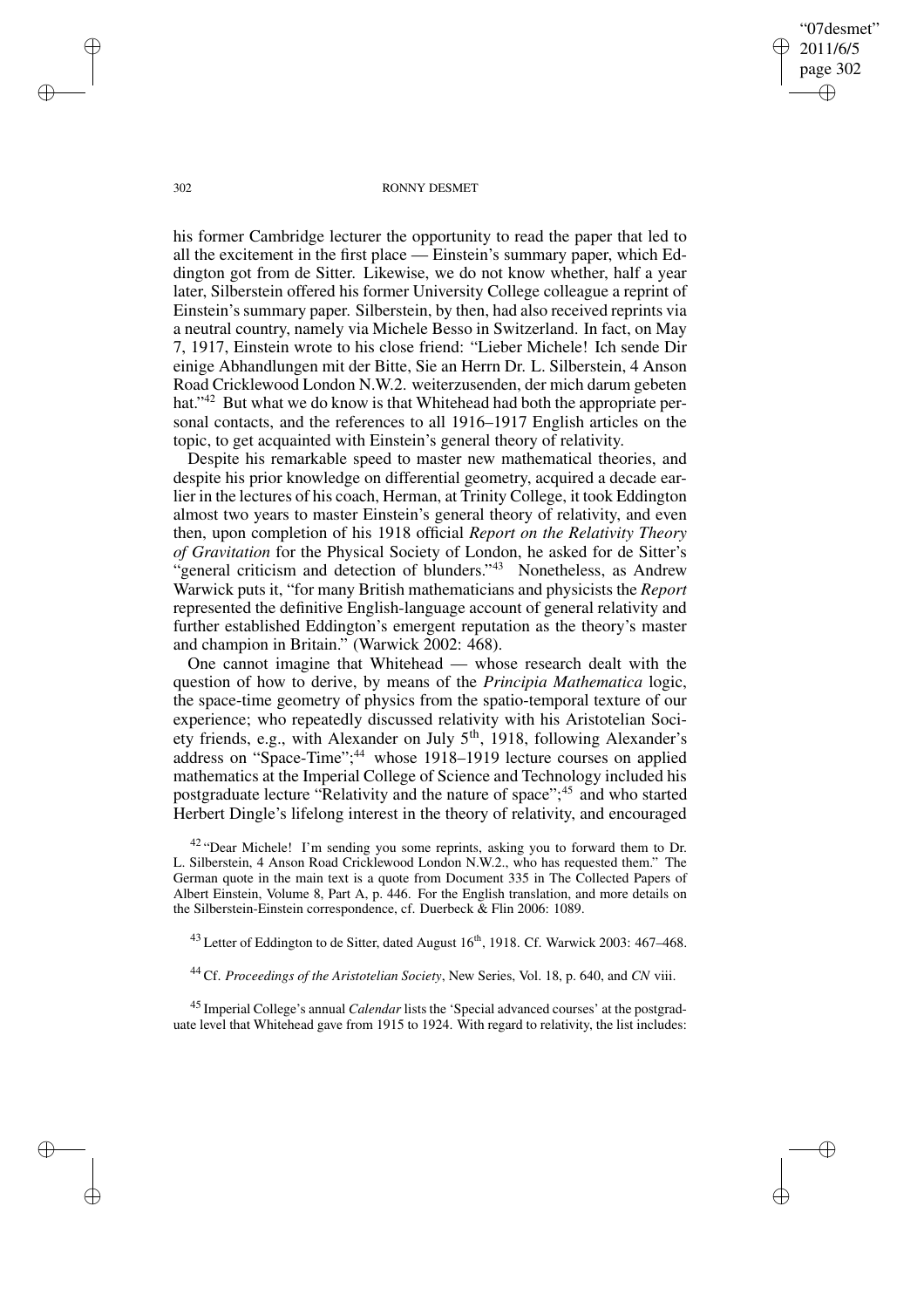✐

✐

him to write *Relativity for All*<sup>46</sup> — ignored the definitive English-language account of general relativity, written by his former student, and meanwhile famous astronomer, Eddington.

### *Whitehead's* Enquiry

✐

✐

✐

✐

After all that has been said and done in this paper to link Whitehead with Eddington and de Sitter, a surprise awaits the reader when turning to Whitehead's first book on relativity, his 1919 *Enquiry Concerning the Principles of Natural Knowledge*. The book shows no trace of any Eddington or de Sitter impact! However, the explanation is straightforward.

Whitehead's *Enquiry* is the apex of his research to find — in terms of the logic of relations — an answer to the question: "How is space rooted in experience?" The first output of this research, written in 1905, and published in 1906, was Whitehead's Royal Society memoir "On Mathematical Concepts of the Material World," in which 'space' still meant 'Euclidean space,' and in which 'points' were logically defined by Whitehead in terms of 'linear objective reals' — entities closely resembling Faraday and Maxwell's spatial lines of force. However, Einstein and Minkowski's unification of space and time prompted Whitehead to replace 'space' with 'space-time', 'points' with 'event-particles', and 'linear objective reals' with Minkowski's world lines. In other words, special relativity caused an update of Whitehead's research question into: "How can Minkowski's space-time geometry be logically abstracted from our experience of spatio-temporal events?"

By the time he wrote his *Enquiry*, Whitehead had developed a method — the method of extensive abstraction — to do just that; a method which harmonized the world of physics with the world of everyday experience — Whitehead's main philosophical motivation; and hence, a method he was not willing to put aside because Einstein's general relativity invited us to give up Minkowski's non-curved space-time geometry in favor of a variably curved

<sup>46</sup> In the July 1921 Preface of *Relativity for All* Dingle wrote: "The author is glad to acknowledge his deep indebtedness to Professor Whitehead for invaluable help and unwearying kindness in unveiling the mysteries of a difficult subject." (Dingle 1922: vi) Cf. also Lowe 1990: 65.

<sup>&</sup>quot;Relativity and the nature of space," given in 1918–1919 and 1919–1920; "Relativity, gravitation and electromagnetism," given in 1920–1921; and "The tensor theory and its applications to mathematical physics," given in 1921–1922. For the complete list of Whitehead's advanced lecture courses, which reveals his major interest in electromagnetism and relativity, see Ivor Grattan-Guinness, "A.N. Whitehead on Mathematics Education in the 1910s," published in Desmet & Weber 2010: 249–268. Cf. also Lowe 1990: 64–65.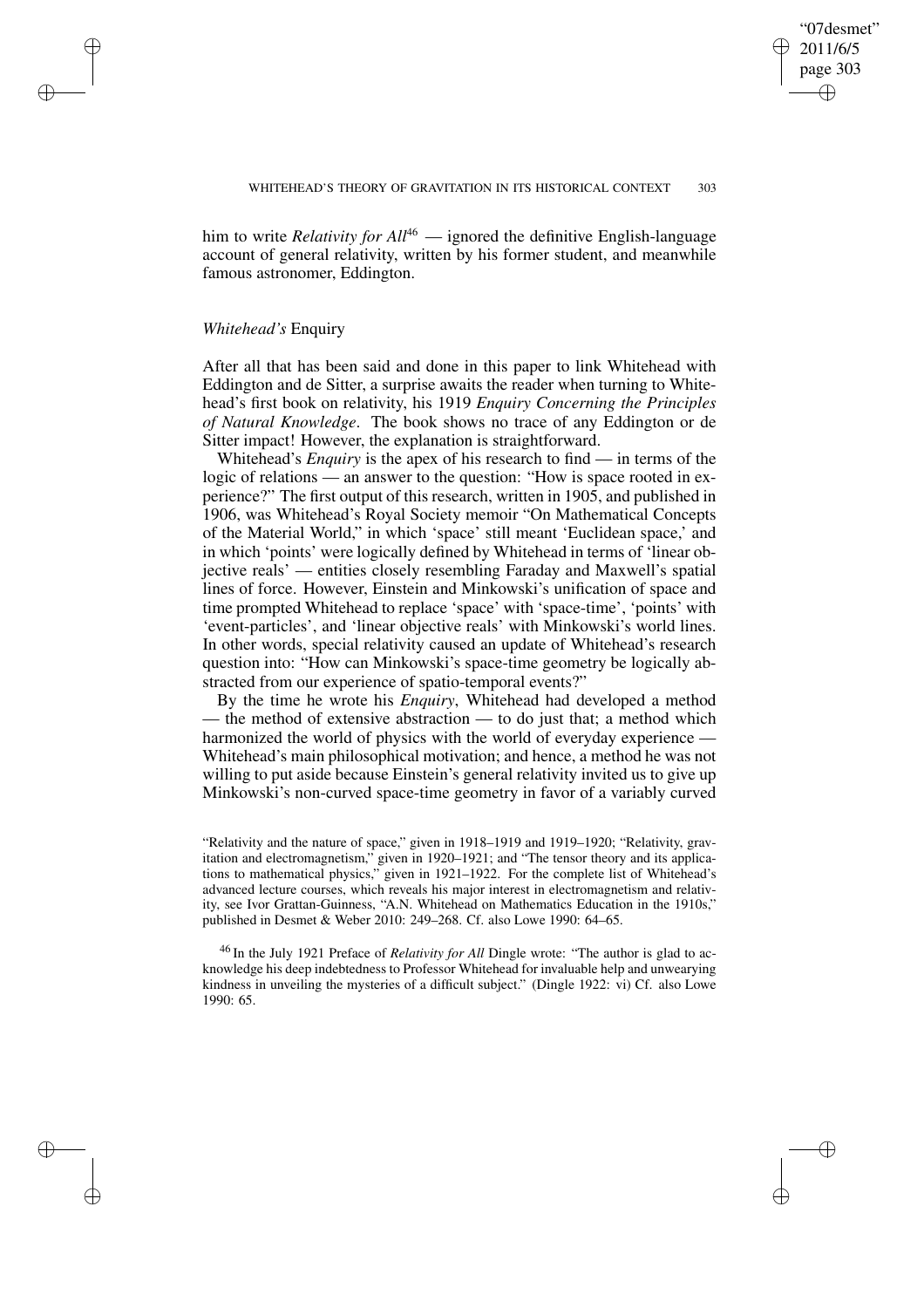"07desmet" 2011/6/5 page 304 ✐ ✐

✐

✐

#### 304 RONNY DESMET

space-time geometry. In the April 20<sup>th</sup>, 1919, Preface of his *Enquiry*, Whitehead expresses this concern as follows:

The whole investigation is based on the principle that the scientific concepts of space and time are the first outcome of the simplest generalizations from experience, and that they are not to be looked for at the tail end of a welter of differential equations. This position does not mean that Einstein's recent theory of general relativity and of gravitation is to be rejected. The divergence is purely a matter of interpretation. [. . .] It has certainly resulted from Einstein's investigations that a modification of the gravitational law [. . .] will account for the more striking outstanding difficulties otherwise unexplained by the law of gravitation. This is a remarkable discovery for which the utmost credit is due to the author. Now that the fact is known, it is easy to see that it is the sort of modification which on the simple electromagnetic theory of relativity is likely to be required for this law. I have however been anxious to disentangle the considerations of the main positions in this enquiry from theories designed to explain special laws of nature. Also at the date of writing the evidence for some of the consequences of Einstein's theory is ambiguous and even adverse. In connection with the theory of relativity I have received suggestive stimulus from Dr L Silberstein's *Theory of Relativity* [. . .]. (*PNK* vi–vii)

The first sentence of this quote confirms Whitehead's main philosophical challenge — to avoid the bifurcation of nature into the mathematical world discovered by Einstein (and his predecessors) "at the tail end of a welter of differential equations," and the common word of our day-to-day experience — and it confirms Whitehead's main answer at the time, both to this challenge, and to his research question: a method of "the simplest generalizations" — the method of extensive abstraction.

Clearly, Whitehead was well aware of the general theory of relativity when writing his Preface, and he did not reject its new law of gravitation. On the contrary, he credited Einstein for solving the outstanding difficulties of Newton's law of gravitation, such as the difficulty of accounting for the observed precession of the perihelion of Mercury, a difficulty Poincaré, Minkowski, de Sitter, and Cunningham, were unable to solve. At the same time, Whitehead distanced himself from Einstein's general relativistic interpretation of his new law of gravitation, and already gave two hints on how to reinterpret it: (1) by learning from how Einstein modified Newton's law, and by performing a similar modification while adhering more closely to the special theory of relativity, that is, while respecting the main position of his research, that

✐

✐

✐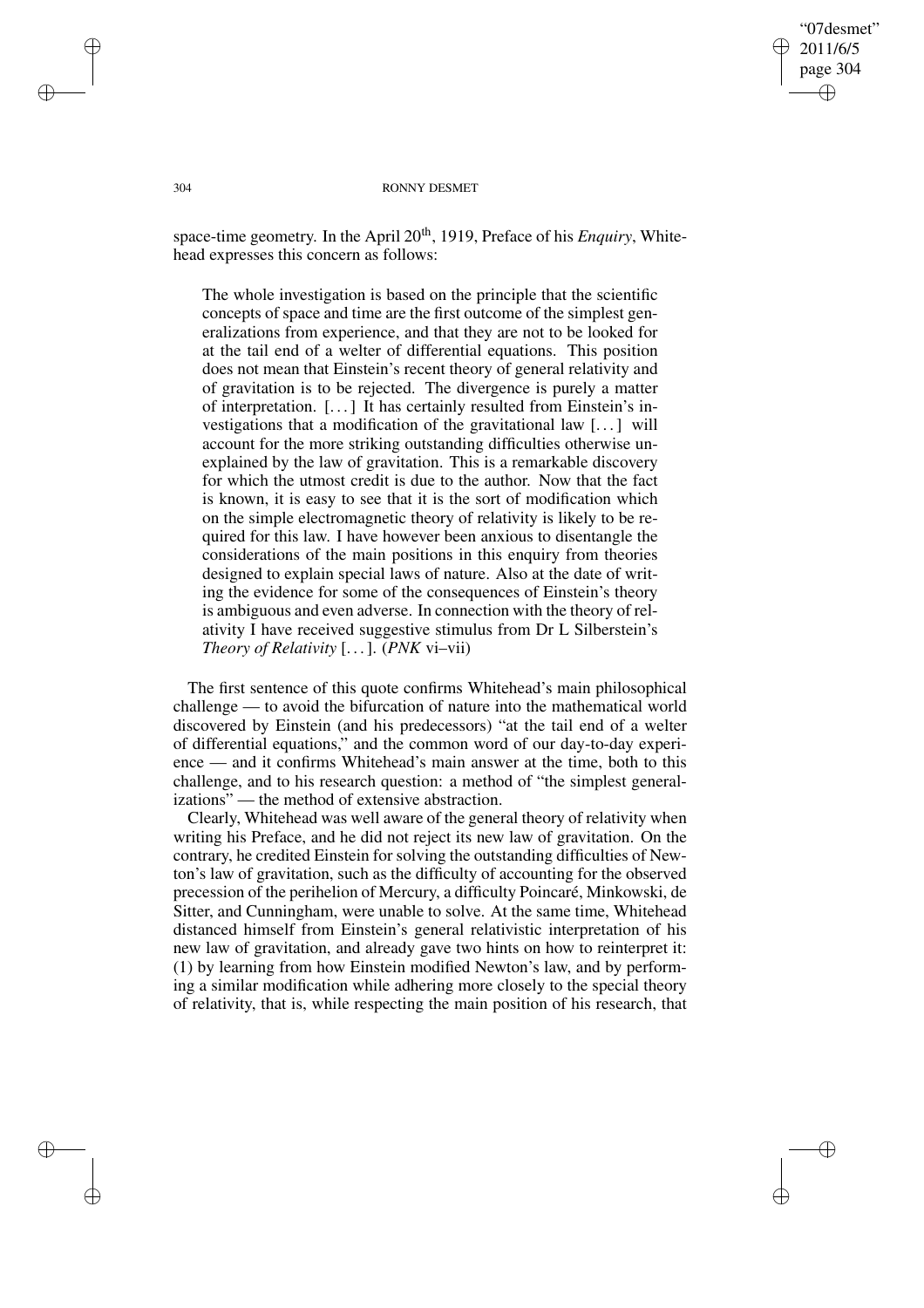the Minkowskian space-time structure was at one with the spatio-temporal texture of our experience; and (2) by disentangling the problem of discovering the general structure of space-time from the problem of discovering the particular character of physical laws, or, in other words, by separating again what Einstein had unified, space-time geometry and physics.

To summarize, the Preface of *An Enquiry Concerning the Principles of Natural Knowledge* clearly confirms our claim that Whitehead was familiar with Einstein's general theory of relativity on April 20, 1919, while at the same time providing an explanation of why no trace leading to Eddington or de Sitter can be found in the book. Whitehead's research aimed at thinking together the geometrical world of Minkowski, and the spatio-temporal world of the events we experience. And with his *Enquiry*, Whitehead wanted to communicate how he had managed to do so, without explicitly addressing and answering the next question on his research agenda: "How to interpret Einstein's new law of gravitation in terms of a gravitational field against the background of Minkowski's space-time, instead of accepting Einstein's interpretation of his new law in terms of the identification of the field of gravitation with a variably curved space-time?"

## *Silberstein's 1918 paper*

✐

✐

✐

✐

Early in 1919, Whitehead had a good reason for not yet addressing his new research question. Its relevance was dependent on "the evidence for some of the consequences of Einstein's theory," and when writing the Preface of his *Enquiry*, this evidence was still "ambiguous and even adverse," even though a month later it was going to be strengthened thanks to some relevant observations by British astronomers, including Eddington, at the occasion of the May  $29<sup>th</sup>$ , 1919, solar eclipse.

It is no coincidence that Whitehead indicated to have received "suggestive stimulus from Dr L. Silberstein's *Theory of Relativity*." I claim that Whitehead's referral to Silberstein in the context of reinterpreting Einstein's new law of gravitation, disentangling space-time geometry and physics, and highlighting adverse evidence with regard to empirical consequences, points to the fact that Silberstein was a source of inspiration to help Whitehead answer his new, but still private, research question of reinterpreting general relativity. I will now first add an element to substantiate the latter claim, and then return to the solar eclipse.

In 1923, George Temple — a mathematician who had taken his first degree as an evening student, and at the time was working as a research assistant at Birkbeck College, London — gave a lecture on "A Generalization of Professor Whitehead's Theory of Relativity" at the Physical Society of London. The importance of mentioning Temple's lecture at this point is formed by

"07desmet" 2011/6/5 page 305

✐

✐

✐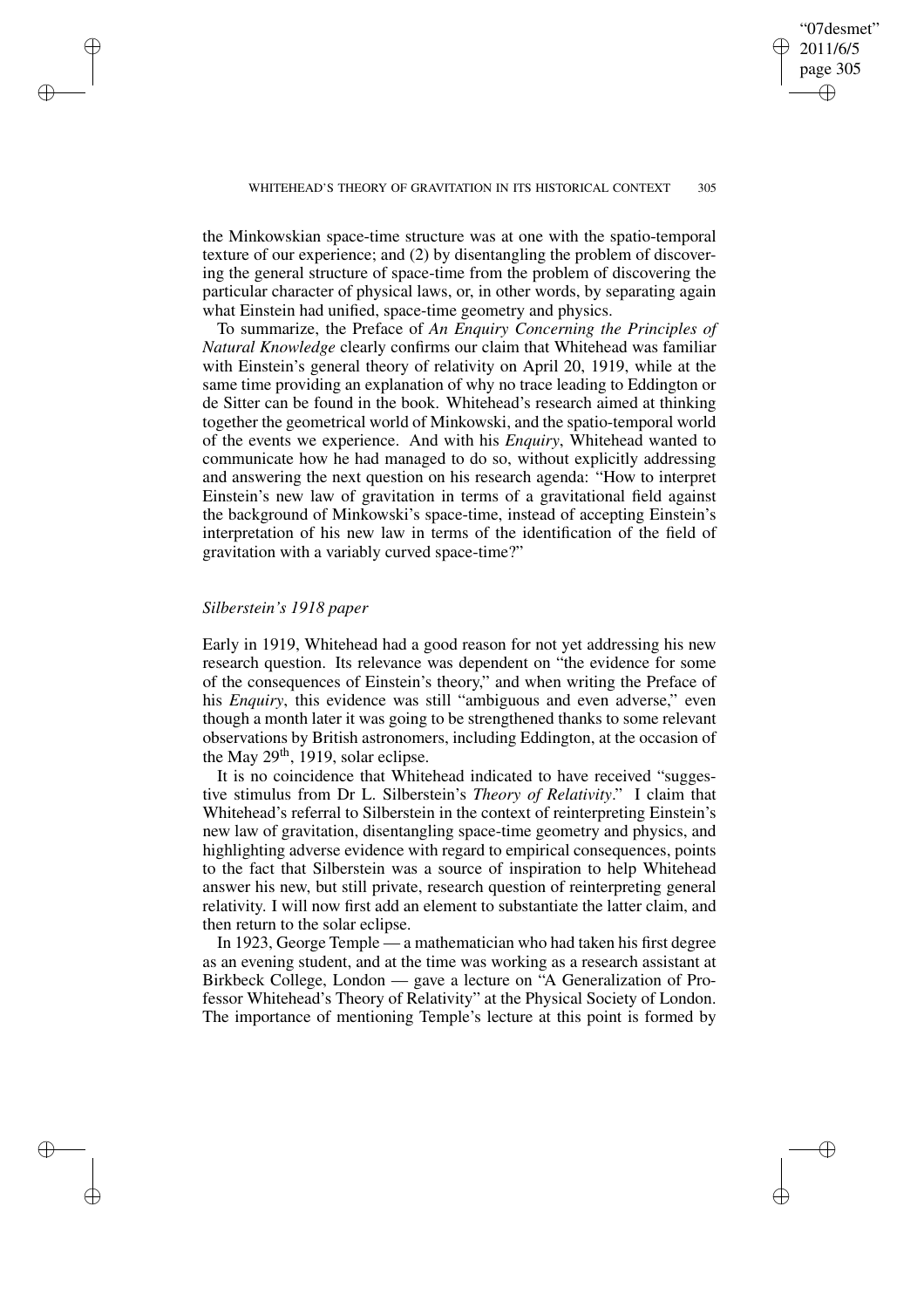"07desmet" 2011/6/5 page 306 ✐ ✐

✐

✐

#### 306 RONNY DESMET

the following facts. Temple treated Silberstein's 1918 paper, "General Relativity without the Equivalence Hypothesis," as a precursor of Whitehead's alternative theory of gravitation. Whitehead was present, and responded to Temple's paper. His extensive response is registered in the Proceedings of the Physical Society of London, and shows that he was very pleased with this paper "from the pen of a young scientist whose work augurs a very distinguished career." <sup>47</sup> At no point did Whitehead object to treating Silberstein's 1918 paper as a precursor of his own 1920–1922 theory. The opposite is true. Whitehead emphasized that at the heart of his alternative theory of gravitation lies the distinction "between space-time relations as universally valid and physical relations as contingent."<sup>48</sup> In other words, Whitehead stressed the importance of separating the general space-time structure from the more particular physical structures, a separation that is central in Silberstein's 1918 paper, in which Einstein's equivalence principle — Einstein's identification of inertial and gravitational descriptions to the point of identifying space-time geometry and gravitational physics — was rejected. This adds to what has been said before on the Whitehead-Silberstein link, and thus helps to substantiate the claim that Silberstein was a source of inspiration for Whitehead.

Silberstein, who had a kind of love-hate relationship with Einstein's general theory of relativity, willing to accept it wholeheartedly, and yet, relentlessly criticizing it, has been called Einstein's *"advocatus diaboli"* (Pais 1983: 305), as well as "Einstein's antagonist" (Duerbeck & Flin 2005: 186). This might suggest that Whitehead mainly derived his critical attitude towards Einstein from Silberstein. However, in order not to overestimate the influence of Silberstein on Whitehead, an important comment is due. Whitehead's critique of Einstein's approach has many more sources, too many to list here. Some date from his Cambridge period, others from his London period. Some are to be found in the domain of mathematical physics, others in the domain of philosophy.

Also, one must not forget that from its introduction in Britain, Einstein's general theory of relativity was exposed to critique. Most importantly, the 1916–1917 *Monthly Notices* papers of de Sitter reflect an at that time ongoing Einstein-de Sitter debate on Einstein's Machian explanation of the cosmic structure of space-time in terms of the cosmic distribution of matter,

<sup>47</sup> Temple 1923: 192.

<sup>48</sup> Temple 1923: 193.

✐

✐

✐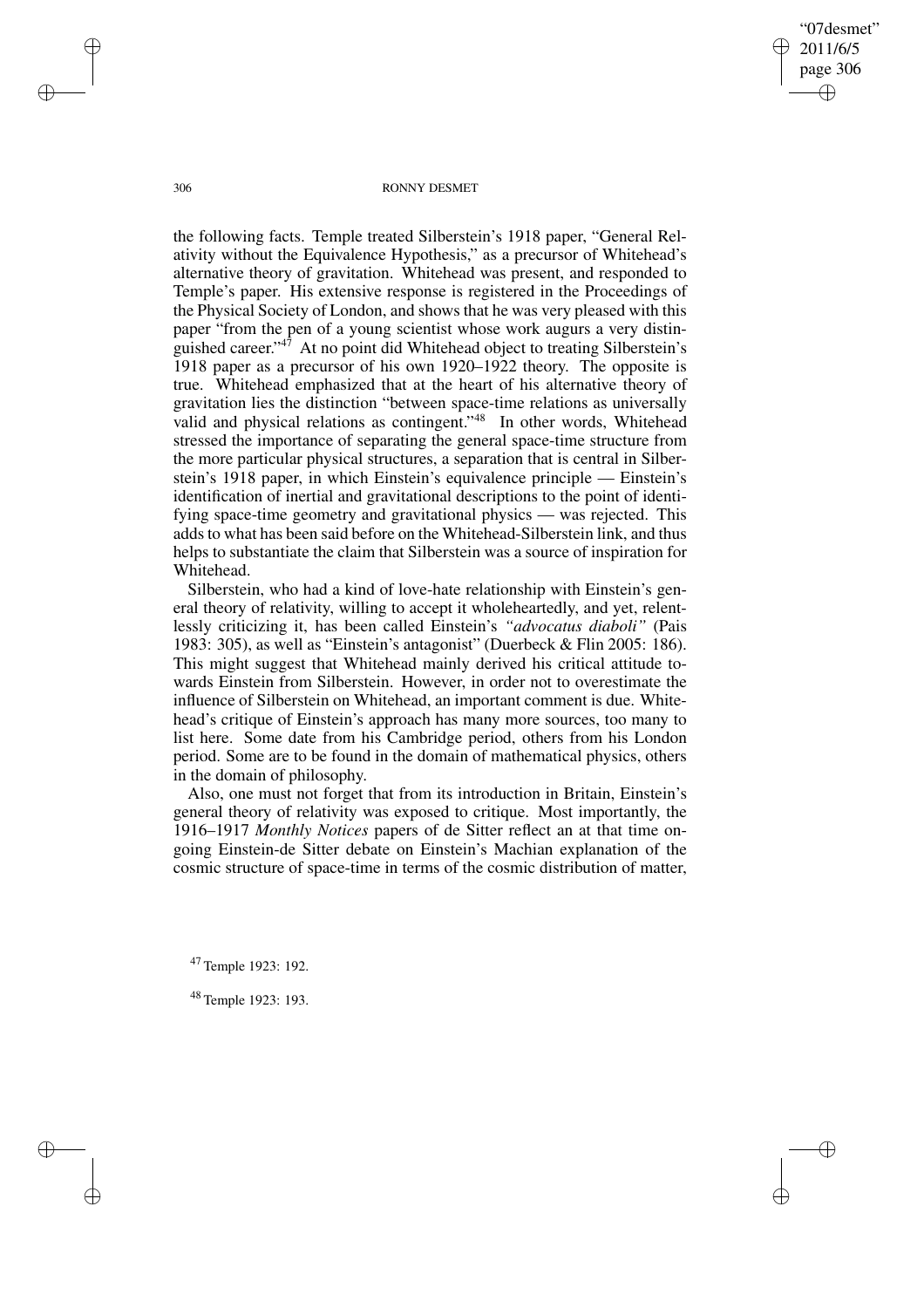"07desmet" 2011/6/5 page 307

✐

✐

✐

✐

and hence, on the priority of matter over space-time.<sup>49</sup> So there never was a "pure" or "uncritical" transmission of Einstein's general theory of relativity from the Continent to Britain to start with. When Eddington, Silberstein, and Whitehead learned about it, Einstein's theory was already wrapped in de Sitter's anti-Machian critique, elements of which became part of their critiques. I deliberately include Eddington, because in his 1918 *Report*, he clearly sided with de Sitter in the debate with Einstein on the various cosmological hypotheses at the time.

No wonder that Whitehead, inspired by de Sitter, Eddington, and Silberstein, repeatedly takes his distance from Machian interpretations in his 1920–1922 writings on relativity, and that he replaced Einstein's theory, in which matter has priority over space-time, and in which space-time is constantly curved at the local and at the cosmological scale (respectively zero curved and non-zero curved), while being variably curved at the intermediate scale (e.g., of the solar system), with an alternative in which space-time has priority over matter, and in which the universe is Minkowskian (and hence at one with our common experience) at all scales.

## *The 1919 solar eclipse*

✐

✐

✐

✐

One of the most important consequences of the general theory of relativity was Einstein's prediction concerning the deflection of rays of starlight passing near the limb of the sun. If the starry sky is photographed twice, once by night, and once during a solar eclipse, all other things being equal, then, upon comparison of the two pictures, we will observe exactly calculated deflections of rays of starlight (that is, shifts of starlight spots on the pictures) near the solar corona. The pictures taken by English astronomers during the solar eclipse on May  $29<sup>th</sup>$ , 1919, seemed to confirm Einstein's prediction, and when Eddington made this confirmation public on November 6<sup>th</sup>, 1919, at a joint meeting of the Royal Society and the Royal Astronomical Society, it immediately launched Einstein's career to superstar-heights, despite Silberstein's unease with Eddington's way of handling the solar eclipse data, and his warning to await confirmation of Einstein's red shift prediction.<sup>50</sup>

<sup>49</sup> For an account of the 1916–1917 Einstein-De Sitter dialogue, see Janssen 1998: 351– 357 (can also be found on http://www.tc.umn.edu/ janss011/) & Crelinsten 2006: 103– 108 & Matteo Realdi's 2007 lecture "The Universe of Willem de Sitter" (to be found on http://www.phil-inst.hu/∼szekely/PIRT\_BUDAPEST/).

<sup>50</sup> There is a longstanding debate about Eddington's way of handeling the solar eclipse data, which has recently been set straight quite nicely by D. Kenneflick, "Not Only Because of Theory: Dyson, Eddington and the Competing Myths of the 1919 Eclipse Expedition"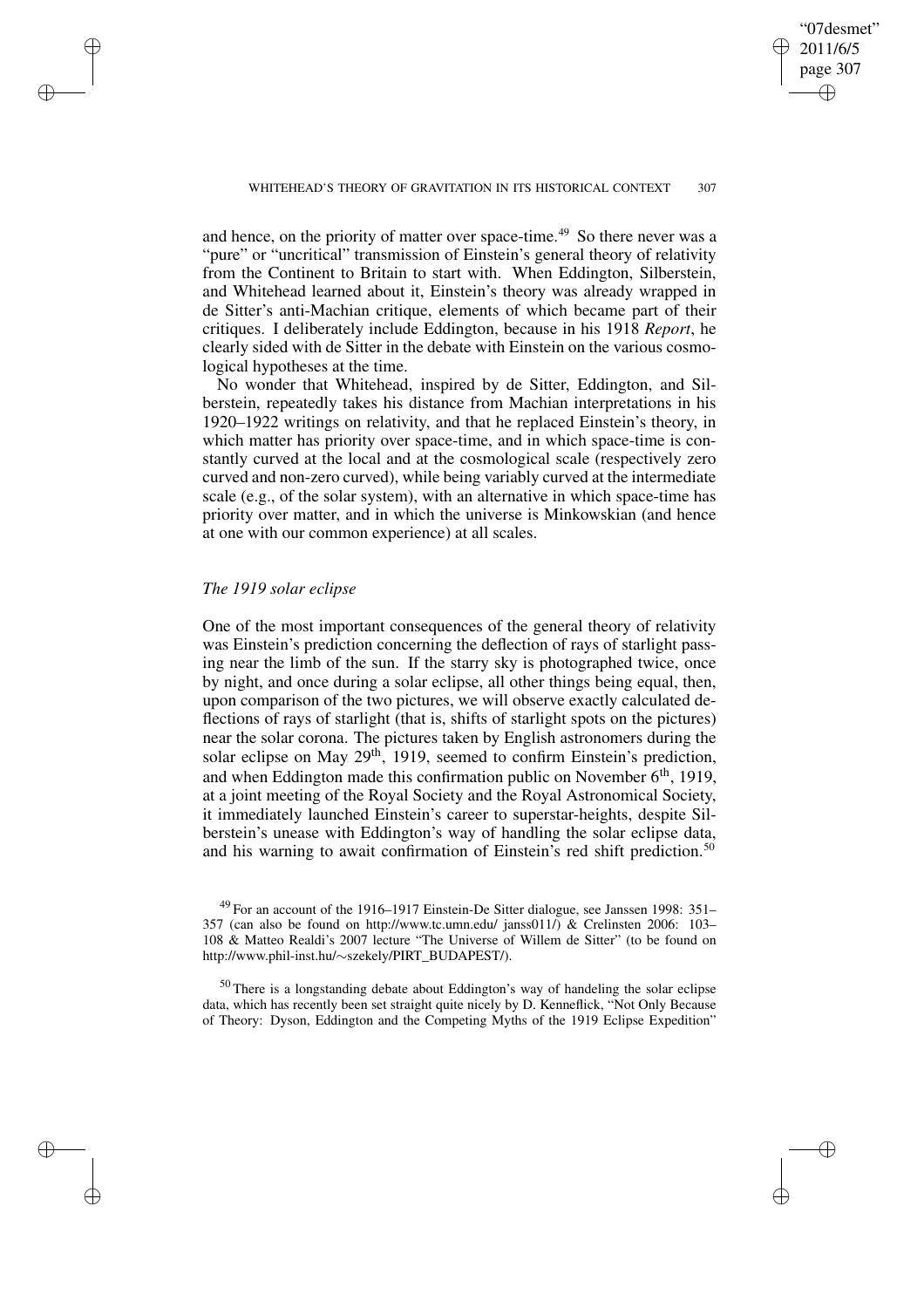## "07desmet" 2011/6/5 page 308 ✐ ✐

✐

✐

#### 308 RONNY DESMET

As said before, Whitehead was present at this meeting, and in an account published years later in *Science and the Modern World*, Whitehead wrote:

The whole atmosphere of tense interest was exactly that of the Greek drama: we were the chorus commenting on the decree of destiny as disclosed in the development of a supreme incident. There was dramatic quality in the very staging: — the traditional ceremonial, and in the background the picture of Newton to remind us that the greatest of scientific generalizations was now, after more than two centuries, to receive its first modification. Nor was the personal interest wanting: a great adventure of thought had at length come safe to shore. (*SMW* 10)

Not only was Whitehead present at this memorable meeting, by November 1919, the British considered Whitehead as an authority on the subject of general relativity. On November 15<sup>th</sup>, 1919, his first article on the momentous confirmation of Einstein's revolutionary theory appeared in *The Nation* under the title "A Revolution in Science." Also, Wildon Carr (already mentioned in this paper as one of Whitehead's Aristotelian Society friends), Frederick Lindemann (a famous Oxford physicst), and Whitehead, were asked to write a contribution on "Einstein's Theory" for the readers of the Educational Supplement of *The Times*. Carr's article was published on January 22<sup>nd</sup>, 1920, Lindemann's on January 29<sup>th</sup>, and Whitehead's on February 12<sup>th</sup>.<sup>51</sup>

The opening of Whitehead's 1920 article reads: "The articles on this subject, which appeared on January 22 and 29, summarized the general philosophical theory of relativity and the physical ideas involved in Einstein's researches. The purpose of the present article is in some respects critical, with the object of suggesting an alternative explanation of Einstein's great achievement." (*ESP* 332) Whereas Whitehead's 1919 article, "A Revolution in Science," does not give away Whitehead's critical attitude, and is as orthodox as Lindemann's *Times* article, his 1920 article, "Einstein's theory," not only reveals Whitehead's critique of Einstein, but also gives a first outline of his alternative theory of gravitation.

In it, Whitehead starts with the analysis of Einstein's work in three factors: "a principle, a procedure, and an explanation." (*ESP* 332) According

(to be found on http://arxiv.org/abs/0709.0685); see also "Testing relativity from the 1919 eclipse – a question of bias," *Physics Today*, March 2009.

<sup>51</sup> Whitehead's "Einstein's Theory" is reprinted in *ESP* (pp. 332–342) and in *IS* (pp. 125– 135).

✐

✐

✐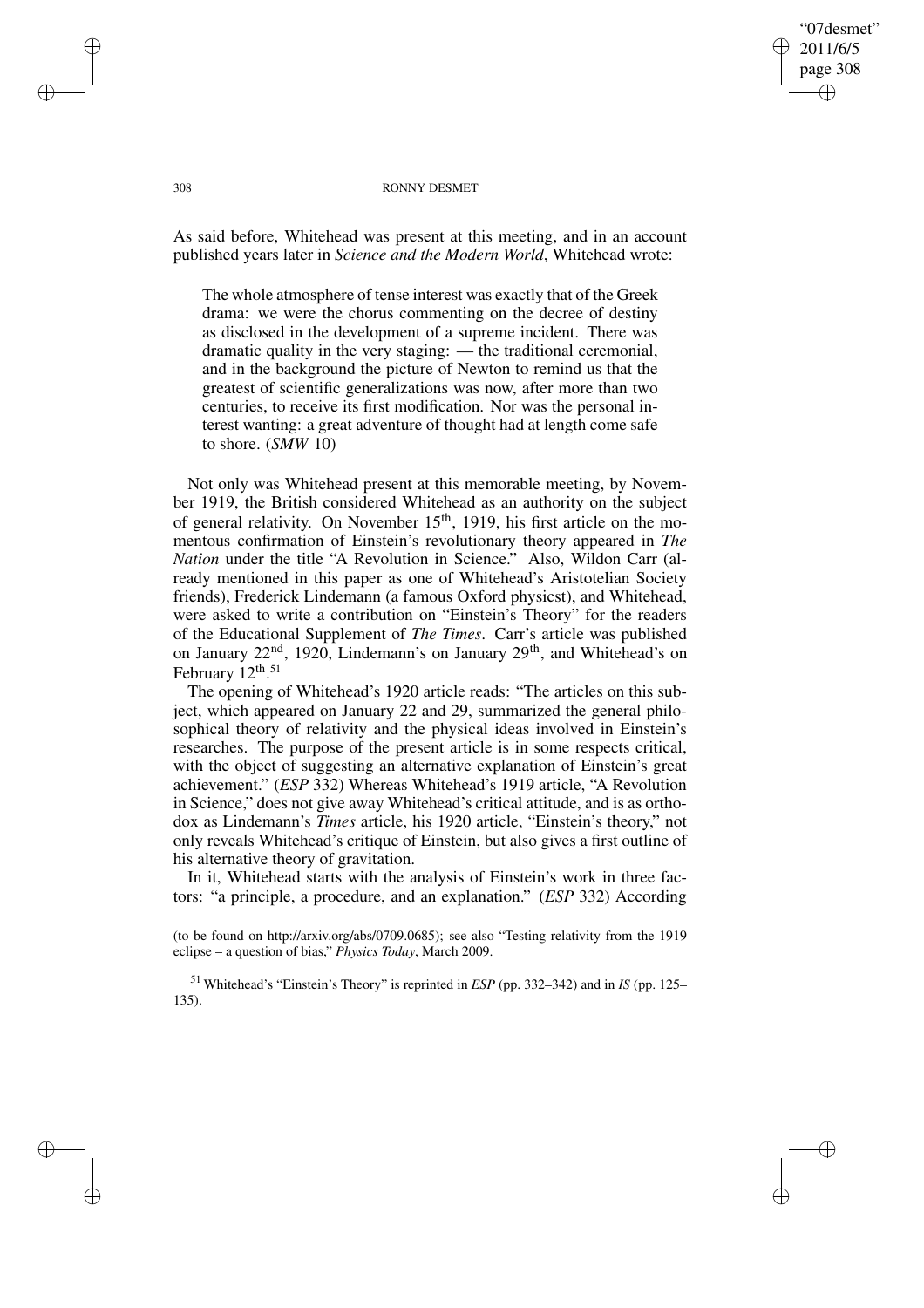#### WHITEHEAD'S THEORY OF GRAVITATION IN ITS HISTORICAL CONTEXT 309

✐

✐

✐

✐

"07desmet" 2011/6/5 page 309

✐

✐

✐

✐

to Whitehead, Einstein's principle is the unification of space and time into space-time, and he writes: "What I call Einstein's principle is the connexion between time and space." (*ESP* 332) Whitehead does not give similarly clear definitions of Einstein's procedure and Einstein's explanation, but their meaning is rendered clear by the continuation of his article. According to Whitehead, Einstein's procedure is the procedure to formulate invariant tensor laws to describe physical phenomena in general, and gravitational phenomena in particular, and Einstein's explanation is the explanation in terms of Mach's principle (inertia is determined by matter), and the closely related equivalence principle (inertia and gravity are identical). So, when Whitehead writes: "Einstein's [...] discovery of the principle and the procedure constitute an epoch in science. I venture, however, to think that the explanation is faulty" (*ESP* 332), this 1920 way of expressing himself is completely in line with his 1922 way of putting things: "My whole course of thought presupposes the magnificent stroke of genius by which Einstein and Minkowski assimilated time and space. It also presupposes the general method of seeking tensor or invariant relations as general expressions for the laws of the physical field, a method due to Einstein. But the worst homage we can pay to genius is to accept uncritically formulations of truths which we owe to it." (*R* 88)

By rejecting Einstein's explanation, Whitehead rejects the principles that were already criticized by de Sitter in 1916 and 1917, and by Eddington and Silberstein in 1918. Whitehead was fully aware that he thus dropped two of the major principles that actually guided Einstein's search for a new law of gravitation. Indeed, Mach's principle and the principle of equivalence "formed the clue by which Einstein guided himself along the path from his principle to his procedure." However, as Whitehead immediately adds: "It is no novelty to the history of science that factors of thought which guided genius to its goal should be subsequently discarded. The names of Kepler and Maupertuis at once occur in illustration." (*ESP* 332) Of course, the rejection of Einstein's explanation implies the challenge to offer an alternative explanation. No wonder Whitehead ends his 1920 article with a brief outline of such an alternative.

### *Whitehead's alternative theory of gravitation*

Whitehead writes that his alternative theory of gravitation starts from the general theory of time and space which is explained in his *Enquiry*, in other words, from Minkowski's space-time, and that it also starts "from Einstein's great discovery that the physical field in the neighborhood of an event-particle should be defined in terms of ten elements" (*ESP* 342), meaning that the gravitational field should be defined as a symmetrical second rank tensor.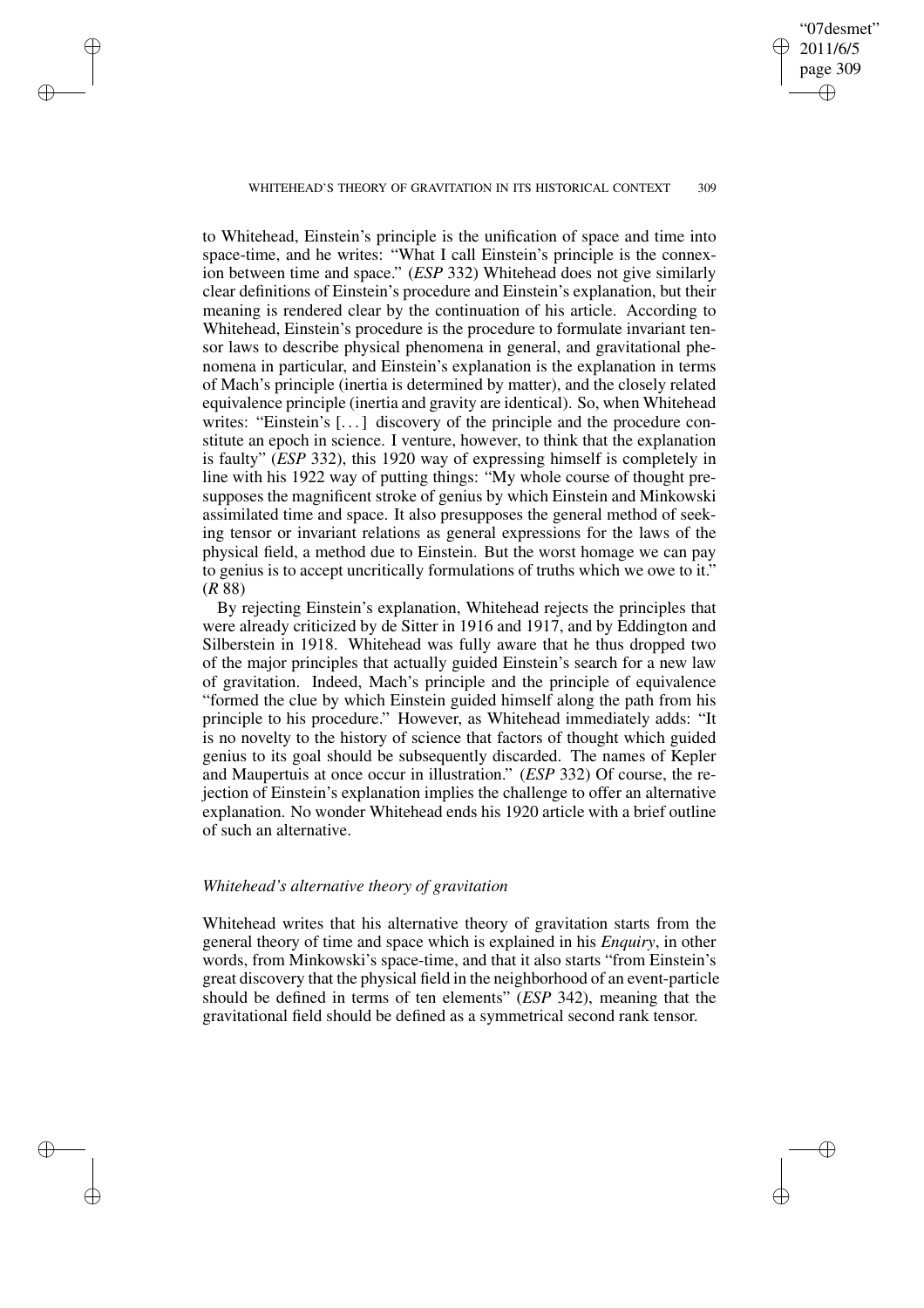"07desmet" 2011/6/5 page 310 ✐ ✐

✐

✐

#### 310 RONNY DESMET

Einstein's gravitational field tensor is called the fundamental tensor, and does not define a gravitational field apart from space-time, but space-time as being equal to the gravitational field. Contrary to Einstein, Whitehead calls his gravitational field tensor the impetus tensor, and he uses it to define the gravitational field against the background of Minkowski's space-time. This implies that Whithead keeps field physics and space-time geometry apart, as Silberstein did in 1918. Consequently, he writes: "According to Einstein such elements [the ten elements of the gravitational field tensor] merely define the properties of space and time in the neighborhood. I interpret them as defining in Euclidean space [or better: in Minkowskian space-time] a definite physical property of the field which I call the 'impetus."' (*ESP* 342)

Einstein's law of gravitation equates two tensors: the Einstein tensor, which results from second order differential operations on the elements of his fundamental tensor; and the energy-momentum-stress tensor, which represents the source of gravitation. However, Whitehead's treatment of gravitation focuses on point-masses (event-particles) as the sources of gravitation, and it does not take into account the more general case of a continuous mass-energy distribution. Hence, when comparing his law of gravitation with Einstein's, Whitehead is only taking into account the case in which the energy-momentum-stress tensor is the zero tensor — the case in which Einstein's law equates the Einstein tensor with the zero tensor, hence expressing the vanishing of this invariant tensor.

Consequently, differentiating his law from Einstein's law, Whitehead writes that "the essence of the divergence of the two methods lies in the fact that my law of gravitation is not expressed as the vanishing of an invariant expression, but in the more familiar way by the expression of the ten elements in terms of [. . .] what I call the 'associate potential."' (*ESP* 342) Whitehead means that the elements of Einstein's fundamental tensor are determined by solving the equation 'Einstein tensor  $= 0$ ,' whereas the elements of his impetus tensor are determined by some kind of potential.

The gravitational potential Whitehead refers to, is a scalar potential satisfying the wave equation. In fact, it is the scalar and gravitational equivalent of the retarded Liénard-Wiechert four-vector potential of electrodynamics, as expressed by Cunningham in 1914. So, whereas in Einstein's procedure the ten elements of the fundamental tensor are solutions of a tensor equation, Whitehead's alternative defines the ten elements of the gravitational field tensor in terms of a single scalar — a Liénard-Wiechert-like retarded potential satisfying the familiar wave equation. In other words, Whitehead describes the gravitodynamic relation between point-masses in terms of an electrodynamic-like retarded potential, the way Minkowski pointed out in "Space and Time."

Enough has been said about Whitehead's 1920 article to claim that Whitehead's alternative theory of gravity was a Minkowkian theory, and that it

✐

✐

✐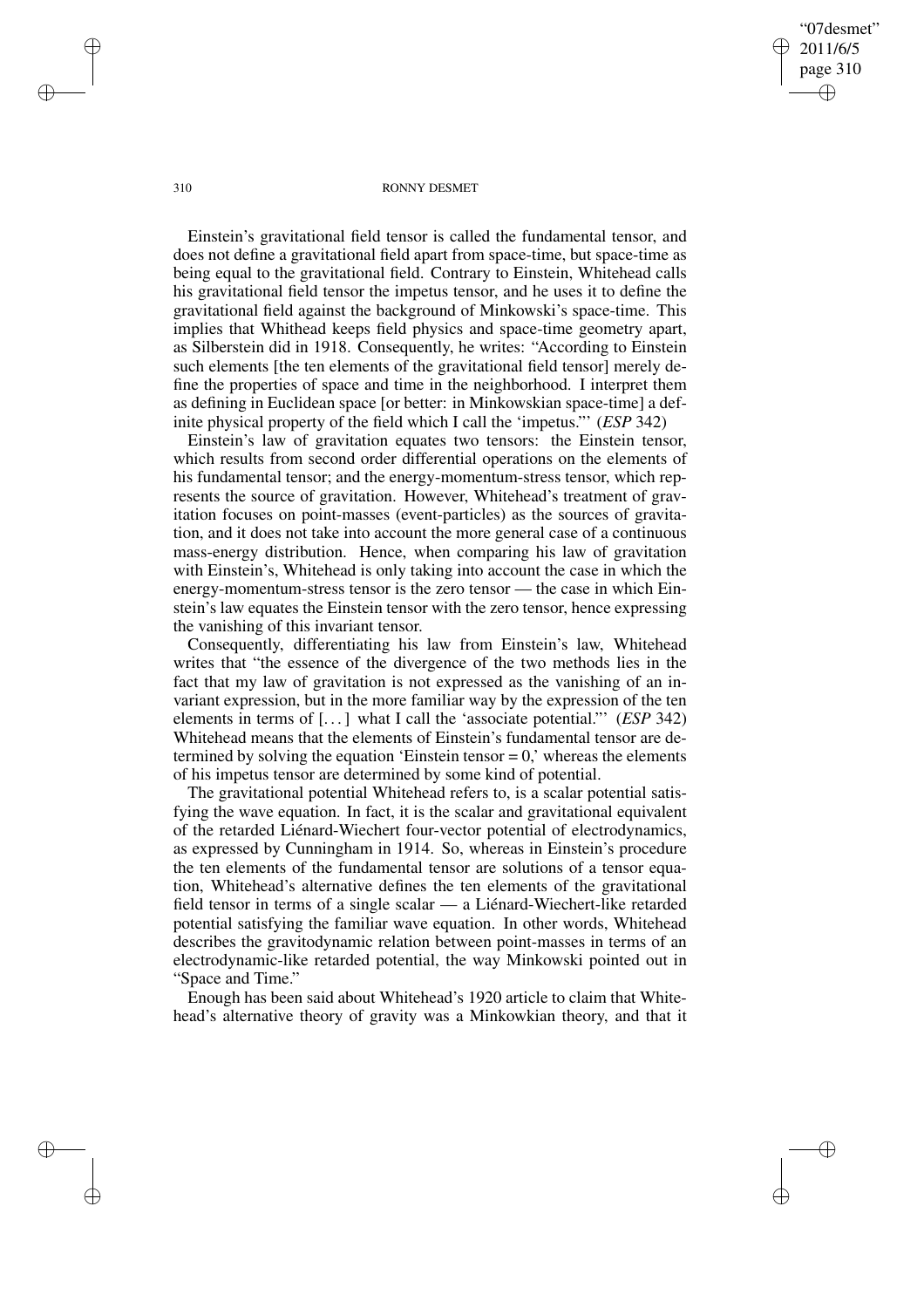WHITEHEAD'S THEORY OF GRAVITATION IN ITS HISTORICAL CONTEXT 311

was largely developed by February 1920. In his *Enquiry*, Whitehead had not explicitly addressed, let alone answered, the question: "How to reinterpret Einstein's new law of gravitation in terms of a gravitational field against the background of Minkowski's space-time?" However, the April Preface of his 1919 book *did* make it clear that this was the next question on his agenda. Hence we are led to the conclusion that Whitehead developed his alternative theory of gravitation during the academic year 1919–1920, most likely in conjunction with the development of his postgraduate lecture courses on relativity. 52

Apart from his 1920 article, "Einstein's Theory," Whitehead also gave an outline of his Minkowskian theory of gravitation in his 1920 lecture for the students of the Chemical Society of the Imperial College of Science and Technology (Chapter VIII of *CN*). However, his most elaborated account was offered in 1922, in *The Principle of Relativity*. For further details on its content, I must refer the reader to the book itself, for the aim of this paper was not to present a fully-fledged account of Whitehead's theory of gravitation. My only aim was to put it in the relevant historical context of physics.

> VUB / CLWF Etterbeek Campus 5B425 Pleinlaan 2 B-1050 Brussels, Belgium E-mail: ronny-desmet@skynet.be

"07desmet" 2011/6/5 page 311

✐

✐

✐

✐

# **REFERENCES**

- Alexander, Samuel. *Space, Time and Deity*. 1927 Impression of 1920 First Edition. Kessinger Publishing's Rare Reprints.
- Broad, Charles Dunbar. *Scientific Thought*. London: Kegan Paul, Trench, Trubner & Co., 1923.
- Carr, Herbert Wildon. "Einstein's Theory." *The Times*, *Educational Supplement* of January 22, 1920: 47.
- Carr, Herbert Wildon. *The General Principle of Relativity, in Its Philosophical and Historical Aspect*. London: MacMillan, 1920.
- Corry, Leo. *David Hilbert and the Axiomatization of Physics (1898–1918)*. Dordrecht/Boston/London: Kluwer Academic Press, 2004.
- Crelinsten, Jeffrey. *Einstein's Jury: The Race to Test Relativity*. Princeton University Press, 2006.
- Cunningham, Ebenezer. *The Principle of Relativity*. Cambridge at the University Press, 1914.

<sup>52</sup> Cf. footnote 44.

✐

✐

✐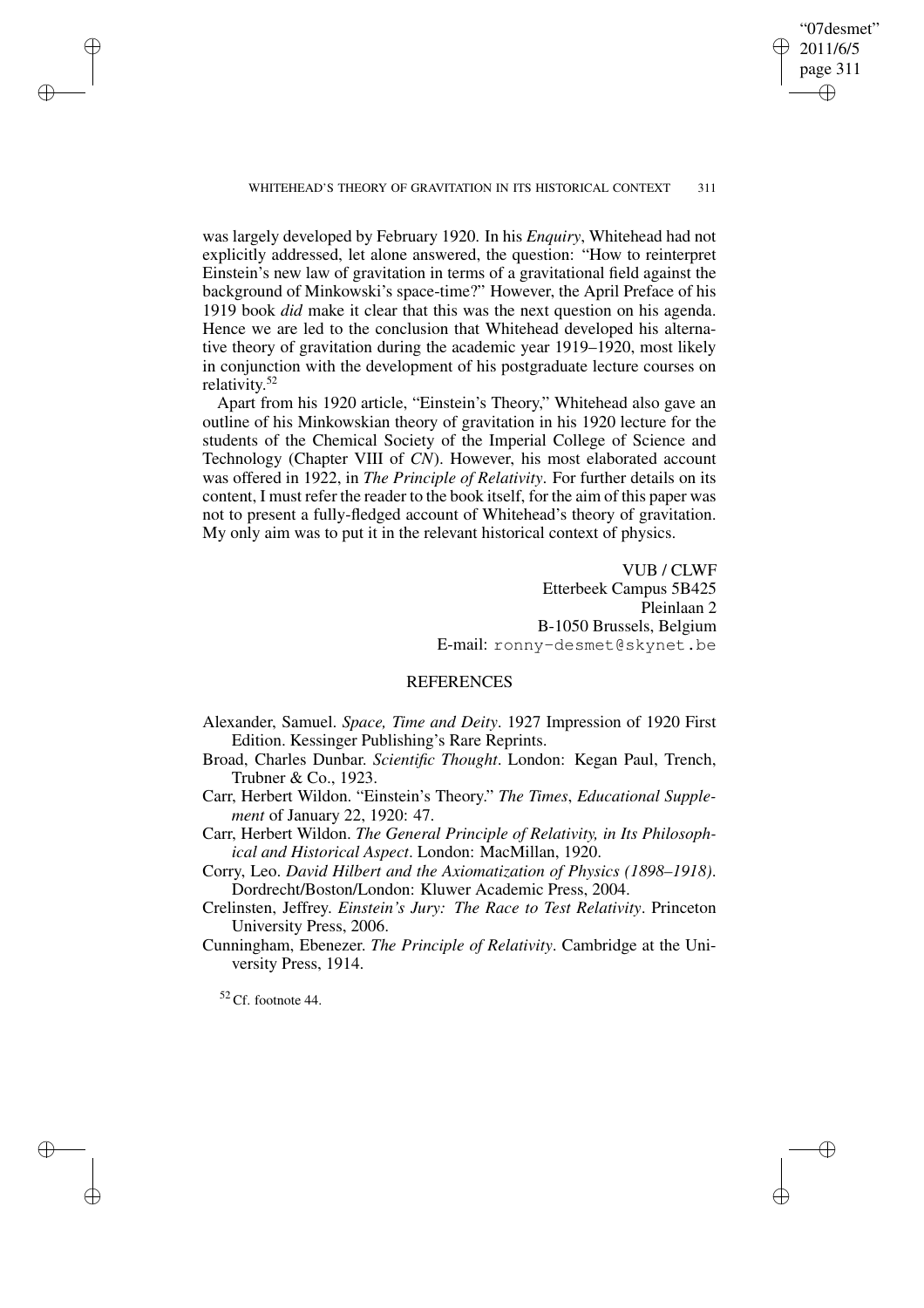## "07desmet" 2011/6/5 page 312 ✐ ✐

✐

✐

#### 312 RONNY DESMET

- Cunningham, Ebenezer. *Relativity and the Electron Theory*. Monographs on Physics. London: Longmans, Green & Co., 1915.
- Cunningham, Ebenezer. *Ebenezer*. 1970. Unpublished autobiography: Special Collections Manuscript W.46, held at the Library of St John's College, University of Cambridge.
- De Sitter, Willem. "Space, Time, and Gravitation." 1916a. *The Observatory*, 505 (October 1916): 412–419.
- De Sitter, Willem. "On Einstein's Theory of Gravitation, and its Astronomical Consequences." 1916b. *Monthly Notices of the Royal Astronomical Society*, LXXVI (Supplementary Number 1916): 699–728.
- De Sitter, Willem. "On Einstein's Theory of Gravitation, and its Astronomical Consequences." 1916c. *Monthly Notices of the Royal Astronomical Society*, LXXVII (December 1916): 155–184.
- De Sitter, Willem. "On Einstein's Theory of Gravitation, and its Astronomical Consequences." *Monthly Notices of the Royal Astronomical Society*, LXXVIII. I, (November 1917): 3–28.
- Desmet, Ronny & Weber, Michel. (Eds.) *Whitehead: The Algebra of Metaphysics.* Louvain-la-Neuve: Les éditions Chromatika, 2010.
- Dingle, Herbert. *Relativity for All*. London: Methuen & Co., 1922.
- Douglas, Alice Vibert. *Arthur Stanley Eddington*. Toronto and New York: Thomas Nelson and Sons, 1957.
- Duerbeck, Hilmar W. & Flin, Piotr. "Ludwik Silberstein Einsteins Antagonist." *Einsteins Kosmos*. Ed. Hilmar W. Duerbeck & Wolfgang R. Dick, Wolfgang R. Frankfurt am Main: Verlag Harri Deutch, 2005: (186– 209).
- Duerbeck, Hilmar W., & Flin, Piotr. "Silberstein, General Relativity and Cosmology." *Albert Einstein Century International Conference*. Ed. J.-M. Alimi & A. Füzfa. American Institute of Physics, 2006: (1087– 1094).
- Eddington, Arthur. "Gravitation and The Principle of Relativity." *Nature*, Vol. 98, Nr. 2461 (December 28, 1916): 328–330.
- Eddington, Arthur. *Report on the Relativity Theory of Gravitation*. 1918. New York: Dover Phoenix Editions, 2006.
- Einstein, Albert. "The Foundations of the General Theory of Relativity." 1916. *The Principle of Relativity*. Ed. Arnold Sommerfeld. New York: Dover, 1952: (109–164).
- Einstein, Albert. *The Collected Papers of Albert Einstein. Volume 8. The Berlin Years: Correspondence, 1914–1918, Part A: 1914–1917*. Ed. Schulmann & Kox & Janssen & Illy. Princeton University Press, 1998.
- Einstein, Albert. "On the present state of the problem of gravitation." *The Genesis of General Relativity: Volume 3*. Ed. Jürgen Renn. Springer: Dordrecht, 2007: (543–566).

✐

✐

✐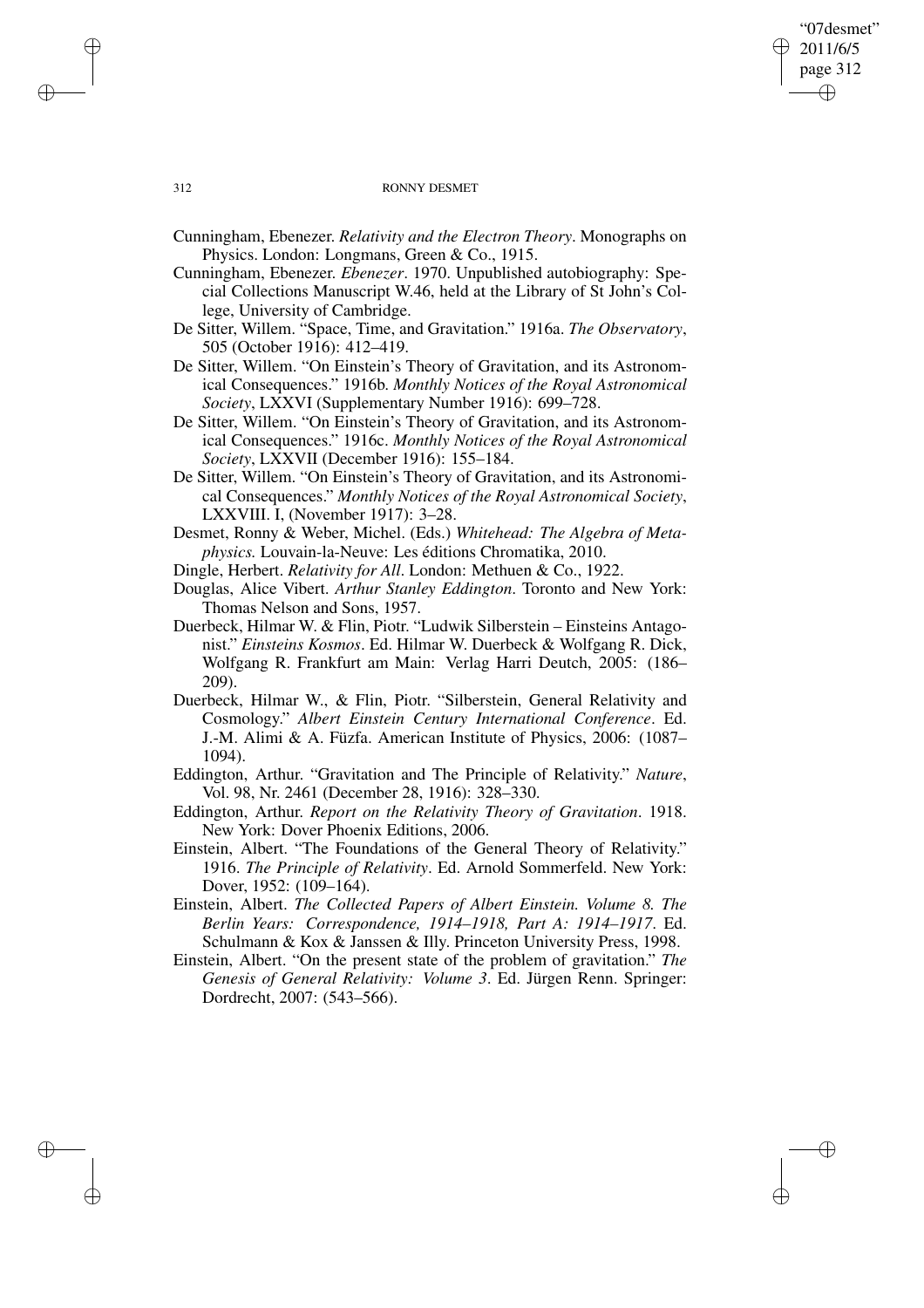✐

✐

Freundlich, Erwin. *The Foundations of Einstein's Theory of Gravitation*. Cambridge: Cambridge University Press, 1920 – translated by Henry Brose.

✐

✐

✐

- Gibbons, Gary & Will, Clifford. "On the Multiple Deaths of Whitehead's Theory of Gravity." *Studies in History and Philosophy of Modern Physics*, 39.1 (2008): 41–61.
- Haldane, Richard. *The Reign of Relativity*. New Haven: Yale University Press, 1921.
- Janssen, Michel. "The Einstein-De Sitter-Weyl-Klein Debate." Cf. Einstein 1998: 351–357.
- Lindemann, Frederick. "Einstein's Theory: A Revolution in Thought." *The Times*, *Educational Supplement* of January 29, 1920: 59.
- Lowe, Victor. *Understanding Whitehead*. Baltimore: The John Hopkins Press, 1966.
- Lowe, Victor. *Alfred North Whitehead: The Man and His Work; Volume I: 1861–1910*. Baltimore and London: The John Hopkins University Press, 1985.
- Lowe, Victor. *Alfred North Whitehead: The Man and His Work; Volume II: 1910–1947*. Ed. J.B. Schneewind. Baltimore and London: The John Hopkins University Press, 1990.
- McCausland, Ian. "Anomalies in the History of Relativity." *Journal of Scientific Explorations*, 13.2 (1999): 271–290.
- Minkowski, Hermann. "Die Grundgleichungen für die elektromagnetischen Vorgänge in bewegten Körpern." *Mathematische Annalen*, 68 (1910): 472–525.
- Minkowski, Hermann. "Space and Time." *The Principle of Relativity*. Ed. Arnold Sommerfeld. New York: Dover, 1952: (73–96).
- Minkowski, Hermann. "Mechanics and the Relativity Postulate." *The Genesis of General Relativity: Volume 3*. Ed. Jürgen Renn. Springer: Dordrecht, 2007: (273–285).
- Nunn, T. Percy. *Relativity and Gravitation*. London: University of London Press, 1923.
- Pais, Abraham. *'Subtle isthe Lord ...' The Science and Life of Albert Einstein*. Oxford University Press, 1983.
- Passmore, John. (Ed.) *The Collected Papers of Bertrand Russell. Volume 6: Logical and Philosophical Papers 1909–13*. London/New York: Routledge, 1992.
- Russell, Bertrand. *My Philosophical Development*. 1959. London: George Allen and Unwin, 1975.
- Sanchez-Ron, José M. "The Reception of General Relativity Among British Physicists and Mathematicians (1915–1930)." *Studies in the History of General Relativity*. Ed. Jean Eisenstaedt & A.J. Kox. Boston-Basel-Berlin: Birkhäuser, 1992: (57–88).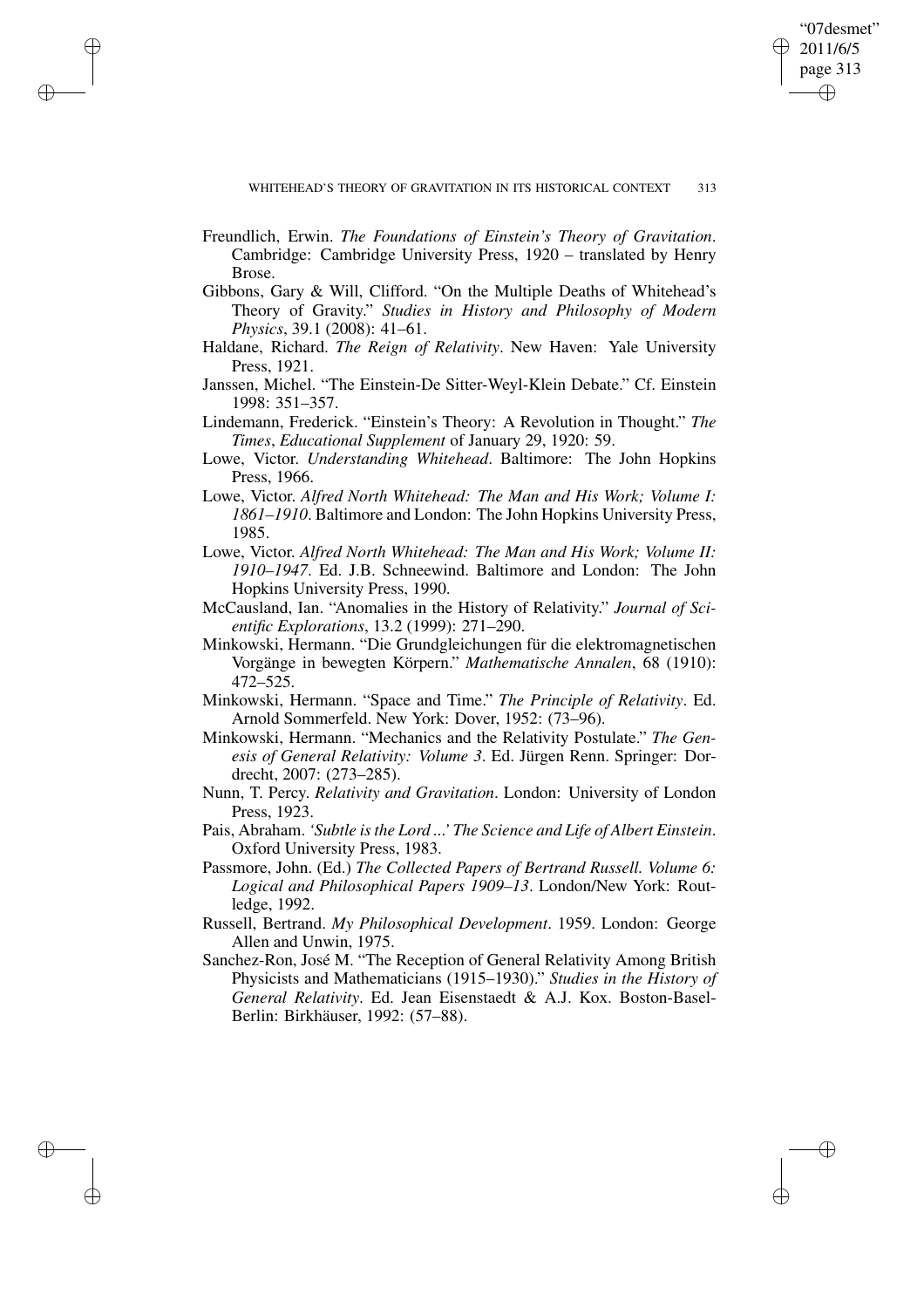### "07desmet" 2011/6/5 page 314 ✐ ✐

✐

✐

#### 314 RONNY DESMET

- Silberstein, Ludwik. *The Theory of Relativity*. London: Macmillan and co., 1914.
- Silberstein, Ludwik. "General Relativity without the Equivalence Hypothesis." *Philosophical Magazine*, 36 (1918): 94–128.
- Stachel, John. *Einstein from 'B' to 'Z'*. Boston/Basel/Berlin: Birkhäuser, 2002.
- Temple, George. "A Generalisation of Professor Whitehead's Theory of Relativity." *Proceedings of the Physical Society of London*. 36 (1923): 176– 193.
- Walter, Scott. "The non-Euclidean style of Minkowskian relativity." 1999a. *The Symbolic Universe: Geometry and Physics 1890–1930*. Ed. Jeremy Gray. Oxford University Press, 1999: (91–127).
- Walter, Scott. "Minkowski, Mathematicians, and the Mathematical Theory of Relativity." 1999b. *The Expanding Worlds of General Relativity*. Ed. Groenner & Renn & Ritter & Sauer. Boston/Basel: Birkhäuser, 1999:  $(45–86)$ .
- Walter, Scott. "Breaking in the 4-vectors: The four-dimensional movement in gravitation, 1905–1910." *The Genesis of General Relativity: Volume 3*. Ed. Jürgen Renn. Springer: Dordrecht, 2007: (193–252).
- Warwick, Andrew. *Masters of Theory: Cambridge and the Rise of Mathematical Physics*. Chicago-London: The University of Chicago Press, 2003.

Whitehead, Alfred North. In chronological order:

*UA. A Treatise on Universal Algebra, with Applications*. 1898. New York: Hafner Publishing Company, 1960.

*MCMC*. "On Mathematical Concepts of the Material World." 1905/ 1906. *Alfred North Whitehead: An Anthology*. Ed. Northrop & Mason. New York: MacMillan Company, 1961: (7–82).

*OT. The Organisation of Thought*. 1917. Westport Connecticut: Greenwood Press, 1974.

*PNK. An Enquiry Concerning the Principles of Natural Knowledge*. 1919. New York: Dover Publications, 1982.

*RS*. "A Revolution of Science." *The Nation* of November 15, 1919: 232–233.

*CN. Concept of Nature*. 1920. Cambridge University Press, 1986.

*R. The Principle of Relativity with applications to Physical Science*. Cambridge at the University Press, 1922.

*SMW. Science and the Modern World*. 1925. New York: The Free Press, 1967.

*AI. Adventures of Ideas*. Cambridge at the University Press, 1933.

*ESP. Essays in Science and Philosophy*. 1947. Westport Connecticut: Greenwood Press, 1968.

✐

✐

✐